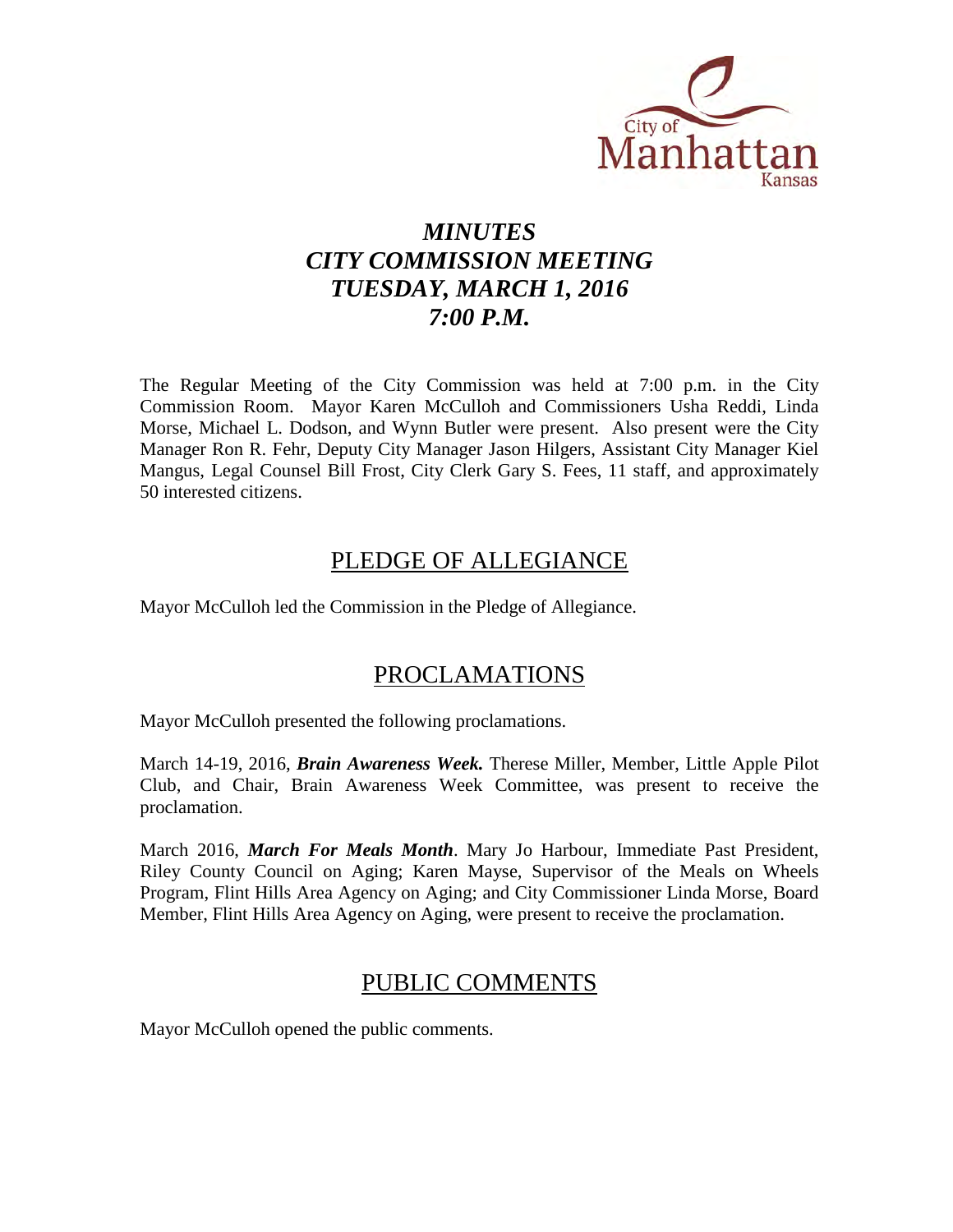# PUBLIC COMMENTS *(CONTINUED)*

Carl Taylor, Pastor, Mount Zion Church of God in Christ, recognized the Mount Zion Board members in attendance and voiced concerns with the parking situation at the Douglass Center.

Ondre Miles, Board Member, Mount Zion Church of God in Christ, provided additional information on the current parking situation and use of the Douglass Center parking lot and street for overflow parking.

Carl Taylor, Pastor, Mount Zion Church of God in Christ, informed the Commission that the Mount Zion Board members are striving to support the City of Manhattan's mission statement by providing services identified in the Community Needs Assessment in Riley County including: 1) availability of services for people with low incomes; 2) positive activities for youth; 3) availability of employment; 4) availability of mental health services; and 5) childcare. He stated that their daycare services are provided at a cost, but all other services are provided free. He voiced concerns with the sidewalk that has not been replaced and expressed frustration with the lack of parking available and provided examples of ongoing parking issues between Mount Zion Church of God in Christ and the Douglass Center.

Mayor McCulloh stated that a meeting was planned on Thursday, March 3, 2016, to discuss the matter.

Carl Taylor, Pastor, Mount Zion Church of God in Christ, informed the Commission that the parking signs need to come down and stated that the leadership of Mount Zion Church of God in Christ understands that we are better together.

Pam Jackson, 2122 McDowell Avenue, informed the Commission that she was in favor of amending the City's non-discrimination ordinance to include sexual orientation and gender identity. She stated that she was not part of a coalition, but a member of the community. She thanked the clergy that have advocated for this change and thanked the Commission for giving attention to this important item.

Mayor McCulloh stated that the Human Rights and Services Board will have a public meeting on March 10, 2016, in the City Commission Room, to address the item.

Hearing no other comments, Mayor McCulloh closed the public comments.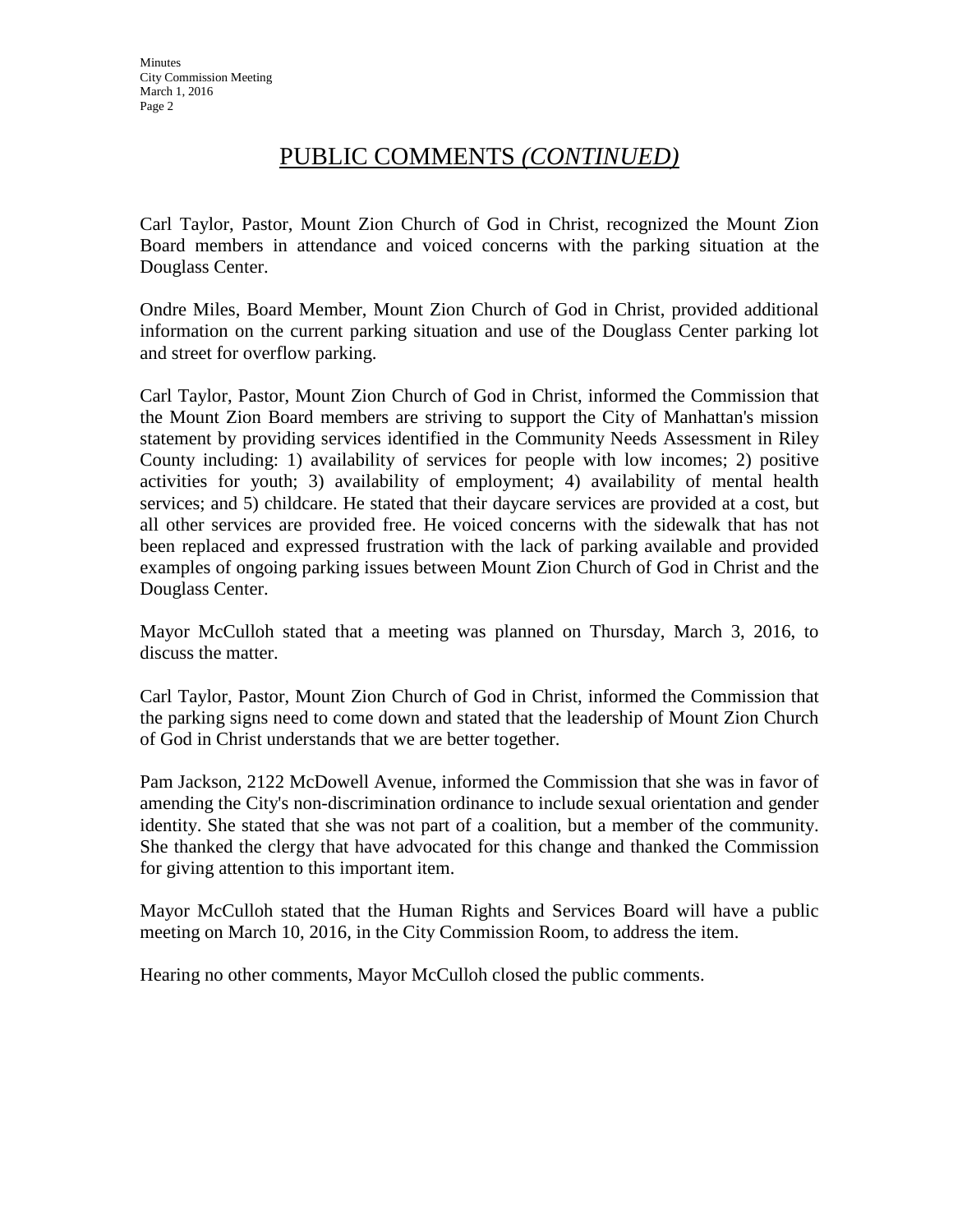**Minutes** City Commission Meeting March 1, 2016 Page 3

## COMMISSIONER COMMENTS

Commissioner Reddi informed the community that the Manhattan Public Library held a successful book sale February 26-28, 2016, with the help of many volunteers. She stated that Fake Patty's Day is Saturday, March 5, 2016, and encouraged everyone to be safe and cautious. She encouraged those interested in the Manhattan Caucus to get signed-up and stated the event will be held Saturday, March 5, 2016, with registration at 9:30 a.m., and voting will take place from 10:00 a.m. to 2:00 p.m. She stated that the Republican Party will be at the Manhattan High School west campus and the Democratic Party will be at the Susan B. Anthony Middle School. She encouraged those interested to check the website for additional information.

Mayor McCulloh stated that the Manhattan Public Library made approximately \$14,000.00 from the book sale on February 26-28, 2016. She reiterated that Fake Patty's Day is Saturday, March 5, 2016, and encouraged citizens to call the police at 911, if needed. She also announced that a delegation from the City of Clemson and Clemson University would be arriving in Manhattan on Saturday, March 5, 2016. She stated that the Flint Hills Region was recently named as one of the Top Ten Great American Defense Communities.

## CONSENT AGENDA

(\* denotes those items discussed)

#### **MINUTES**

The Commission approved the minutes of the Regular City Commission Meeting held Tuesday, February 16, 2016.

#### **CLAIMS REGISTER NOS. 2814 and 2815**

The Commission approved Claims Register Nos. 2814 and 2815 authorizing and approving the payment of claims from February 10, 2016, to February 23, 2016, in the amounts of \$247,258.68 and \$4,120,274.91, respectively.

#### **LICENSES**

The Commission approved a Merchant Guard Agency License for calendar year 2016 for DFW Security Protective Force, 5705 Airport Freeway, Fort Worth, Texas; a Tree Maintenance License for calendar year 2016 for M&S Tree Service, 703 North Mulberry, Abilene, Kansas; and an annual Cereal Malt Beverages Off-Premises License for Dillons #94, 1101 Westloop Place.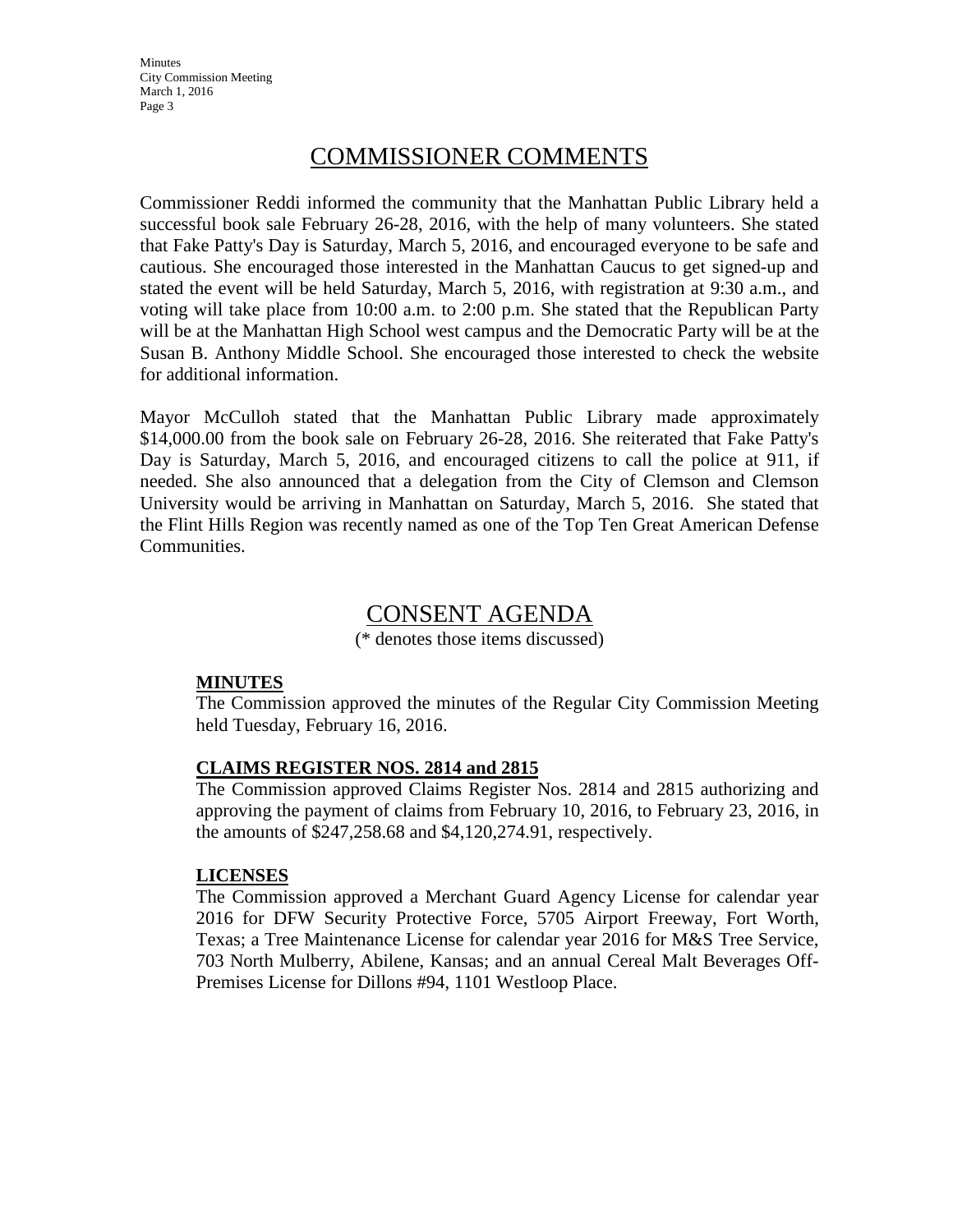#### **ORDINANCE NO. 7200 – ANNEX – THE HARTFORD ADDITION**

The Commission approved Ordinance No. 7200 annexing The Hartford Addition, an approximate 25.7 acre tract of land generally located 1,300 feet north of Grand Mere Parkway and Colbert Hills Drive, on the west side of the future extension of Grand Mere Parkway, based on conformance with the Manhattan Urban Area Comprehensive Plan, The Growth Vision, and the Capital Improvements Program.

#### **ORDINANCE NO. 7201 – REZONE – THE HARTFORD ADDITION**

The Commission approved Ordinance No. 7201 rezoning The Hartford Addition from County AG, General Agriculture District, to R-1, Single-Family Residential District, and R-3, Multiple-Family Residential District, based on the findings in the Staff Report *(See Attachment No. 1)* and the recommendation of the Planning Board.

### **ORDINANCE NO. 7202 – AMEND – LOT 2, HERITAGE SQUARE SOUTH, UNIT FOUR, COMMERCIAL PLANNED UNIT DEVELOPMENT**

The Commission approved Ordinance No. 7202 amending Ordinance Nos. 6607, 7062, and 7139 and the Preliminary Development Plan for Lot 2, Heritage Square South Unit Four, Commercial Planned Unit Development, generally located southeast of the intersection of South Port Drive and US-24 Highway, to be known as the Final Development Plan Lot 2, Heritage Square South, Unit Four, Commercial Planned Unit Development, based on the findings in the Staff Report *(See Attachment No. 2)*.

### **DEVELOPMENT AGREEMENT – INTERLACHEN ADDITION, UNIT 3 – SANITARY SEWER IMPROVEMENTS (SS1602)**

The Commission authorized the Mayor and City Clerk to execute a development agreement with Fieldhouse Development, Inc., for the Interlachen Addition, Unit 3, Sanitary Sewer improvements (SS1602).

#### **AWARD CONTRACT – COURTYARDS AT LMH – SANITARY SEWER (SS1516), WATER (WA1518), AND STREET (ST1515) IMPROVEMENTS**

The Commission accepted the Engineer's Opinion of Probable Cost in the amount of \$868,914.00; awarded a construction contract in the amount of \$480,829.52 to J&K Contracting, LC, of Junction City, Kansas; and authorized the Mayor and City Clerk to execute the construction contract for the Sanitary Sewer (SS1516), Water (WA1518), and Street (ST1515) Improvements project.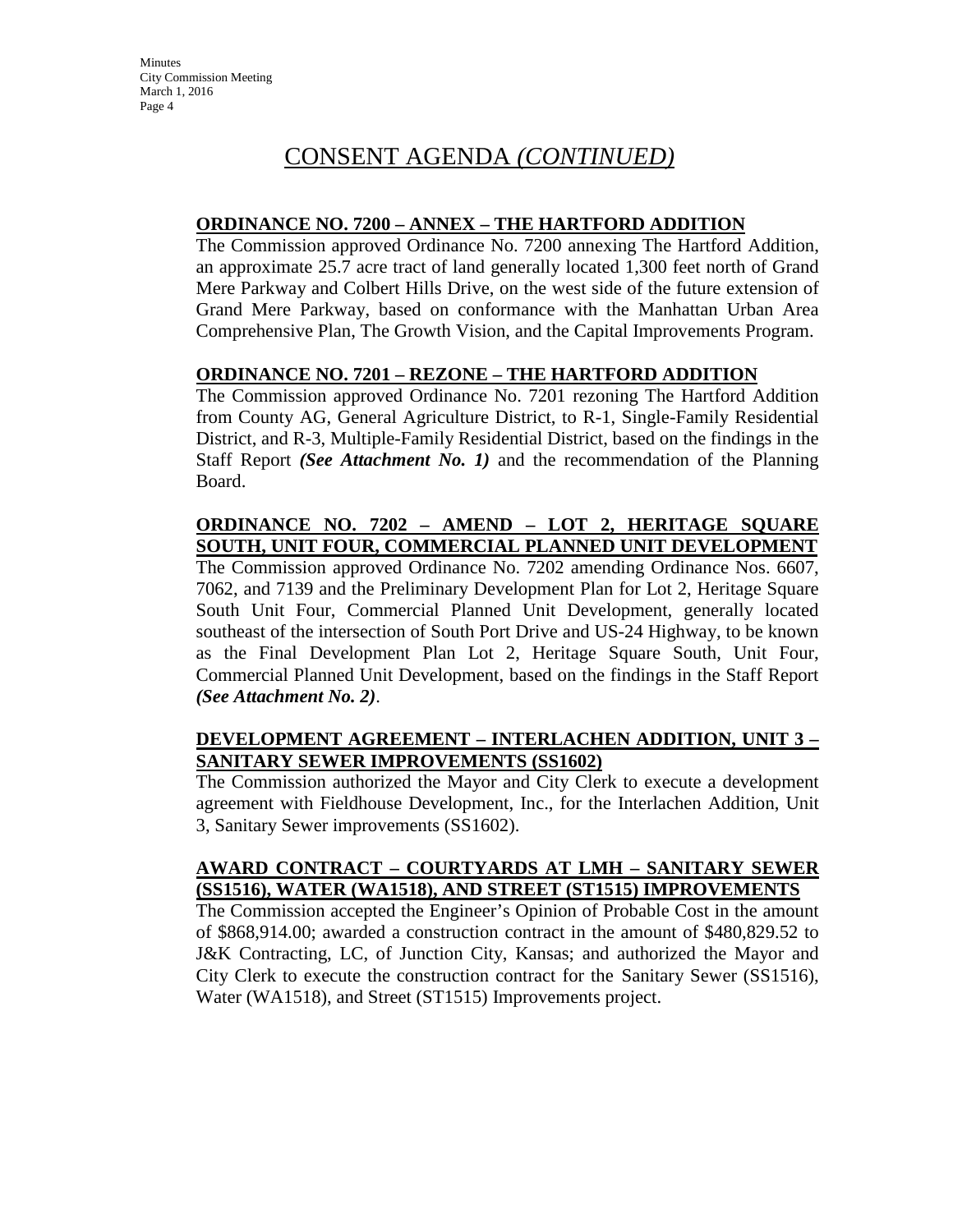#### **AWARD CONTRACT – GRANDE BLUFFS AT MILL POINTE, UNIT 4 – SANITARY SEWER (SS1517), WATER (WA1520), AND STREET (ST1516) IMPROVEMENTS**

The Commission accepted the Engineer's Opinion of Probable Cost in the amount of \$643,800.00; awarded a construction contract in the amount of \$460,451.48 to Kolde Construction, Inc., of St. Marys, Kansas; and authorized the Mayor and City Clerk to execute the construction contract for the Grande Bluffs at Mill Pointe Addition, Unit 4, Sanitary Sewer (SS1517), Water (WA1520), and Street (ST1516) Improvements project.

#### **AWARD CONTRACT - MUIRFIELD ADDITION - SANITARY SEWER (SS1418), WATER (WA1416), AND STREET (ST1423) IMPROVEMENTS**

The Commission accepted the Engineer's Opinion of Probable Cost in the amount of \$1,803,691.00; awarded a construction contract in the amount of \$1,593,587.35 to Bayer Construction Company, Inc., of Manhattan, Kansas; and authorized the Mayor and City Clerk to execute the construction contract for the Muirfield Addition Sanitary Sewer (SS1418), Water (WA1416), and Street (ST1423) Improvements project.

#### **AWARD CONTRACT – CDBG DOUGLASS COMMUNITY CENTER BUILDING IMPROVEMENTS, PHASE 2, PROJECT (CD1515)**

The Commission accepted the Engineer's Opinion of Probable Cost in the amount of \$80,000.00 for the Base Bid, \$30,000.00 for Bid Alternate No. 1, and \$1,500.00 for Bid Alternate No. 2 for a total probable cost of \$111,500.00; awarded a construction contract in the amount of \$75,073.00 for the Base Bid, \$14,627.00 for Bid Alternate No. 1, and \$987.00 for Bid Alternate No. 2, for a total contract amount of \$90,687.00 to Cheney Construction, Inc., of Manhattan, Kansas; and authorized the Mayor and City Clerk to execute the construction contract for the Douglass Community Center Building Improvements, Phase 2, Project (CD1515).

### **AWARD CONTRACT – CDBG HOUSING REHABILITATION PROGRAM – 2036 STRONG AVENUE**

The Commission accepted the bids for 2036 Strong Avenue; awarded the bid to the lowest responsible bidder, Ben Kitchens Painting Co., Inc., of Junction City, Kansas, in the amount of \$16,928.00; authorized the Mayor and City Clerk to enter into agreements with the contractor and the property owner for expenditure of CDBG Housing Rehabilitation funds; and authorized City Administration to approve any necessary change orders.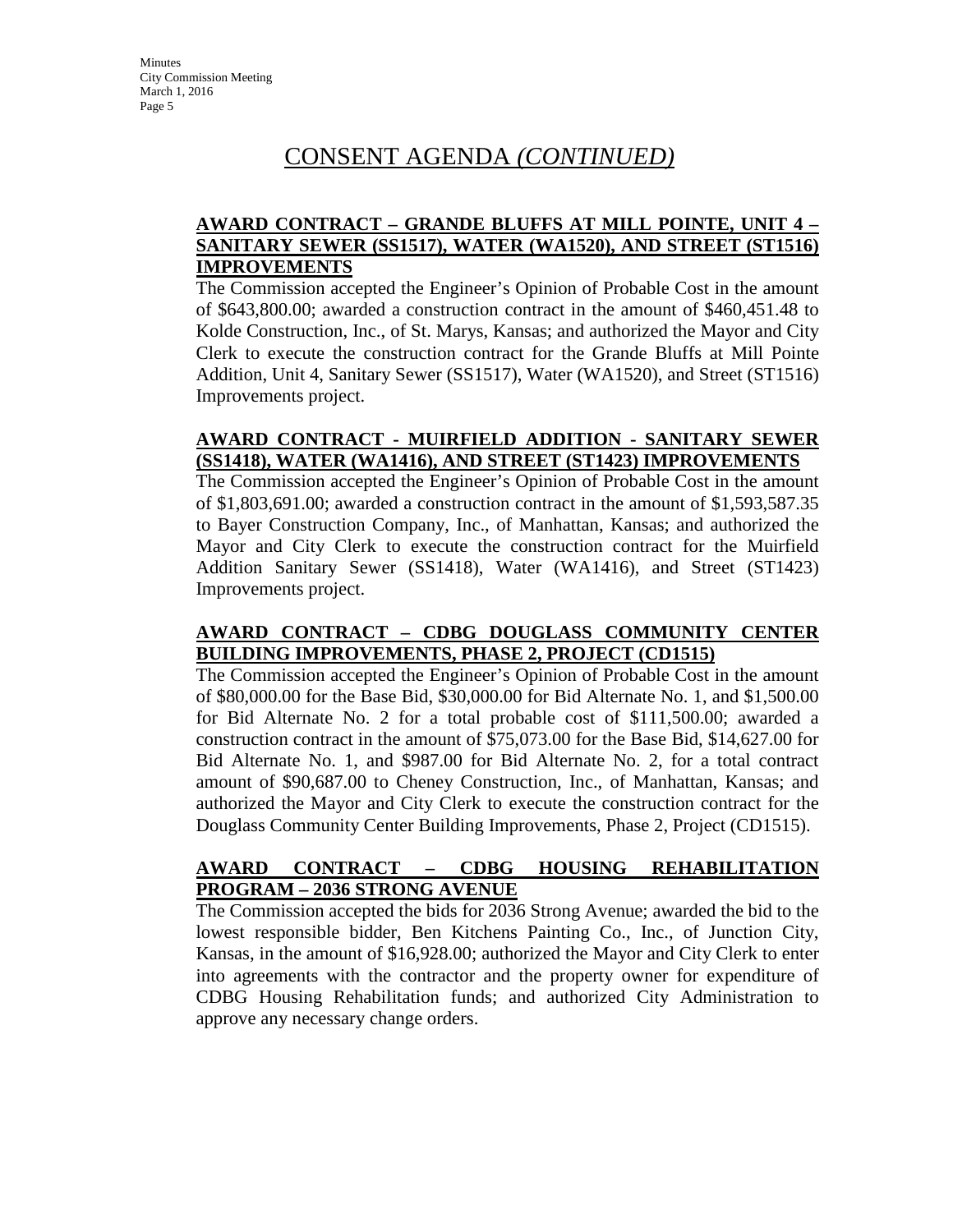### **AGREEMENT – EMPLOYMENT – CITY MANAGER**

The Commission authorized the Mayor and City Clerk to execute a modified Employment Agreement between the City of Manhattan and City Manager Ronald R. Fehr, retroactive to the first pay period of 2016.

### **PURCHASE – UNIT #31 – STREET DIVISION – SINGLE AXLE, FIVE YARD DUMP TRUCK (CIP #ST038E)**

The Commission authorized City Administration to purchase a single axle, five yard dump truck for the Street Division to replace Unit #31 (CIP #ST038E); and accepted the low bid with trade-in in the amount of \$84,579.00 (base bid of \$106,579.00 less trade-in of \$22,000.00) from Truck Center Company, of Salina, Kansas.

#### **LEASE AGREEMENT - UNIT #31 – STREET DIVISION – SINGLE AXLE, FIVE YARD DUMP TRUCK (CIP #ST038E)**

The Commission authorized the Mayor and/or City Clerk to execute a lease purchase agreement for a single axle, five yard dump truck for the Street Division to replace Unit #31 (CIP #ST038E), with payments to be made from the General Fund.

#### **PURCHASE – BLUE EARTH PLAZA WATER FEATURE – REPLACE FOUNTAIN COMPONENTS**

The Commission authorized a sole source purchase of fountain replacement components for the Blue Earth Plaza in the amount of \$48,098.24, from Crystal Fountains, of Concord Ontario, Canada, utilizing South End Transportation Development District revenues.

#### **BOARD APPOINTMENTS**

The Commission approved appointments by Mayor McCulloh to various boards and committees of the City.

#### *Aggieville Business Improvement District Advisory Board*

Appointment of Bo Harris, 2814 Oregon Lane, to fill the unexpired term of Jeff Koenig. Mr. Harris' term begins immediately, and will expire December 31, 2016.

#### *Housing Authority Board of Commissioners*

Re-appointment of Jamie Schrock, 5121 Vista Acres Drive, to a four-year term. Ms. Schrock's term will begin March 4, 2016, and will expire March 3, 2020.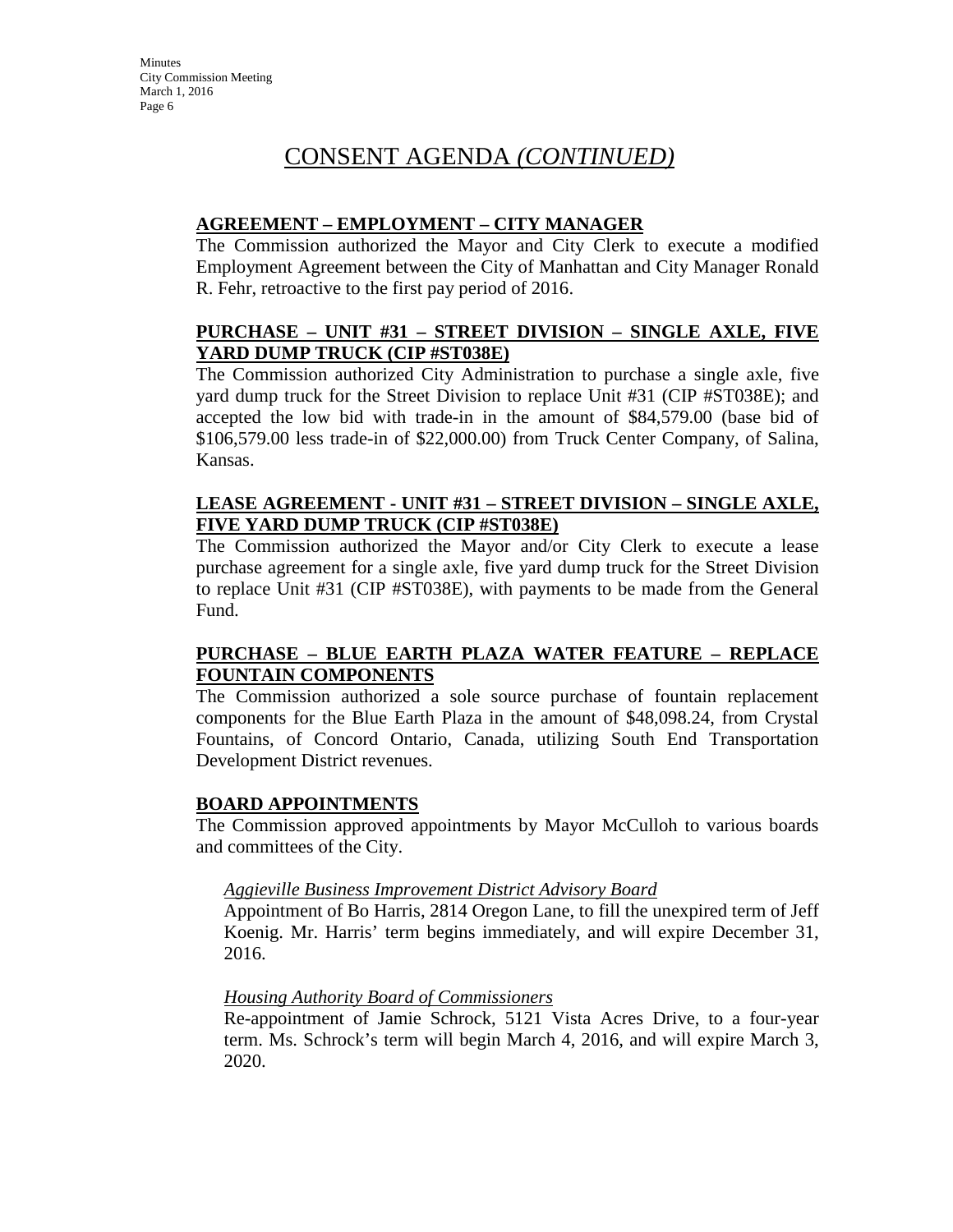#### **BOARD APPOINTMENTS** *(CONTINUED)*

*Human Rights and Services Board* Re-appointment of Mary Beth Reese, 2008 Ivy Drive, to a three-year term. Ms. Reese's term will begin March 10, 2016, and will expire March 9, 2019.

Commissioner Reddi moved to approve the consent agenda. Commissioner Morse seconded the motion. On a roll call vote, motion carried 5-0.

# GENERAL AGENDA

#### **FINAL REPORT - COMMUNITY SURVEY**

Kiel Mangus, Assistant City Manager, introduced the item and Dr. Josephine Shafer.

Dr. Josephine Schafer, Assistant Professor, Political Science, Kansas State University, presented an overview of the process, statistical validity, descriptive results, and analysis of the community survey. She highlighted the response rate by neighborhoods; the agreement with statements about City Government; the sources of information about the City; the number of interactions with the City in the past 12 months; responses from the question "what do you like about living in Manhattan" and "what is something you think the City should improve on"; and discussed satisfaction levels across many service areas. She then responded to questions from the Commission.

Kiel Mangus, Assistant City Manager, provided additional information on the community survey and responded to questions from Commission.

Dr. Josephine Schafer, Assistant Professor, Political Science, Kansas State University, discussed the strategic priority growth-related projects, the support for street maintenance, and the satisfaction with quality of neighborhood by neighborhoods. She responded to questions from the Commission regarding the means to pay for growth-related projects and stated there was a good cross section from different people that responded to the survey that are not usually engaged in local government.

After comments from the Commission, Kiel Mangus, Assistant City Manager, provided additional information on the completed survey. He informed the Commission that this survey will also be sent to utility customers and the results of the survey will be posted on the City's website when completed.

Mayor McCulloh opened the public comments.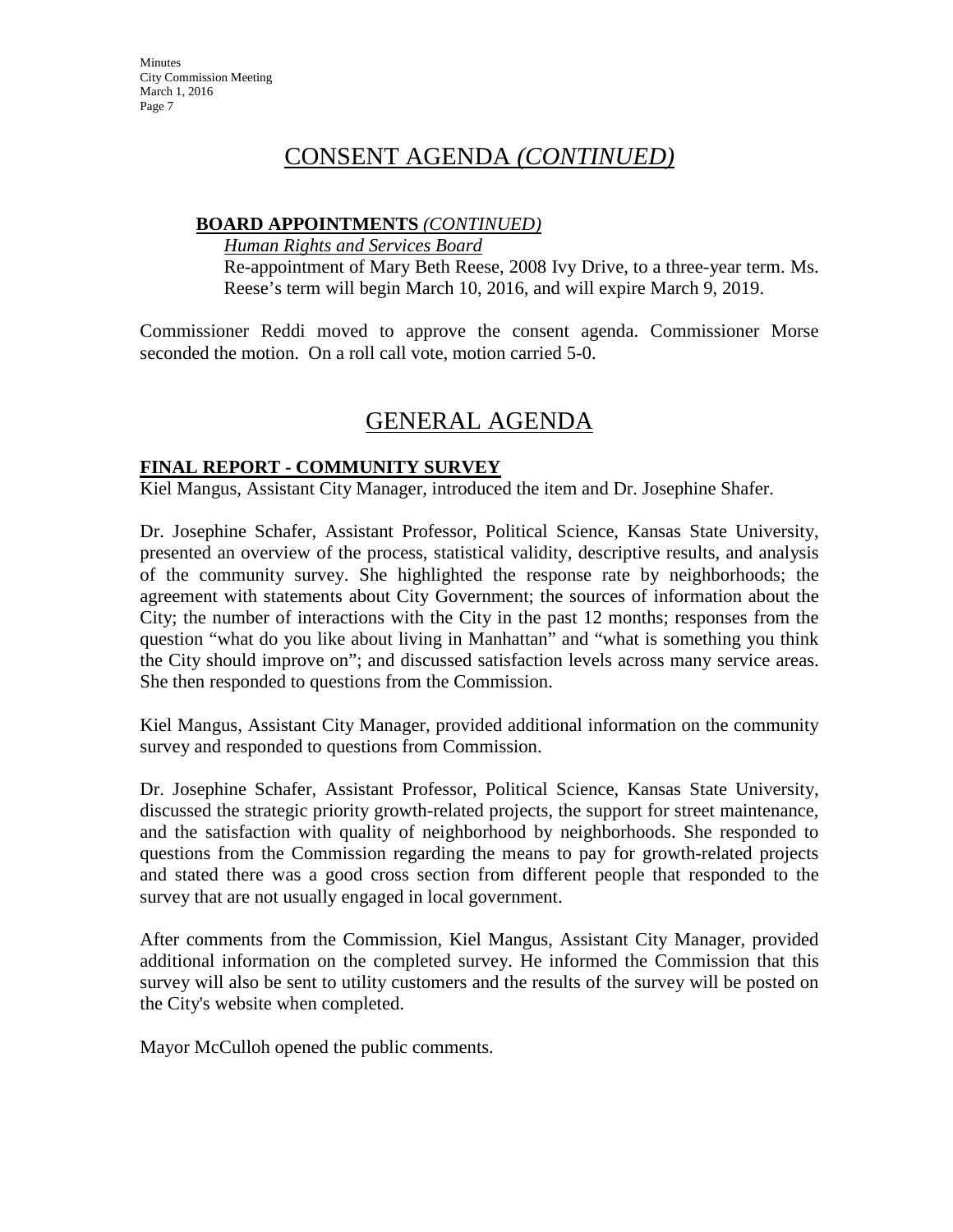# GENERAL AGENDA *(CONTINUED)*

### **FINAL REPORT - COMMUNITY SURVEY** *(CONTINUED)*

Charly Pottorff, 3761 Cumberland Road, stated that there is already a lot of money invested in playgrounds at the schools and parks that can be used by adults as well for outdoor recreation. He informed the Commission that there are plenty of opportunities to work out and you do not need to go to a fancy gym.

Hearing no other comments, Mayor McCulloh closed the public comments.

Kiel Mangus, Assistant City Manager, informed the Commission that the Parks and Recreation survey completed a few months ago contained good data on the usage of the City's playgrounds and recreation information.

Mayor McCulloh and the Commission thanked Dr. Josephine Schafer, Assistant Professor, Political Science, Kansas State University, for her excellent work and presentation.

As this was a discussion item only, no formal action was taken on the item.

#### **FINAL DESIGN - WEST ANDERSON AVENUE (ST0810)**

Rob Ott, Director of Public Works, introduced and provided background information on the item.

Jason Hoskinson, Project Engineer, BG Consultants, Inc., presented information on the West Anderson Avenue Intersection at Anneberg Drive/Sharingbrook and stated that the data collected currently does not warrant a traffic signal at this intersection. He also presented updates on the proposed Anneberg Park sidewalk, the West Anderson Avenue trail and sidewalk and the Cumberland Trail option with limestone screenings, the size of the roundabout, the flashing crossing signal on the east leg of the roundabout, and information on lighting and overhead utilities. He then responded to questions from the Commission.

Rob Ott, Director of Public Works, responded to questions from the Commission regarding the proposed Hawk signal for pedestrians and the potential to explore an underpass on West Anderson Avenue near Anneberg Drive and Sharingbrook.

Jason Hoskinson, Project Engineer, BG Consultants, Inc., provided additional information on the West Anderson Avenue and Scenic Drive/Kimball Avenue intersection and presented diagrams of the proposed roundabout and other roundabouts in the area that were recently constructed. He also highlighted the bike/pedestrian infrastructure proposed and input received from the Bicycle and Pedestrian Advisory Committee.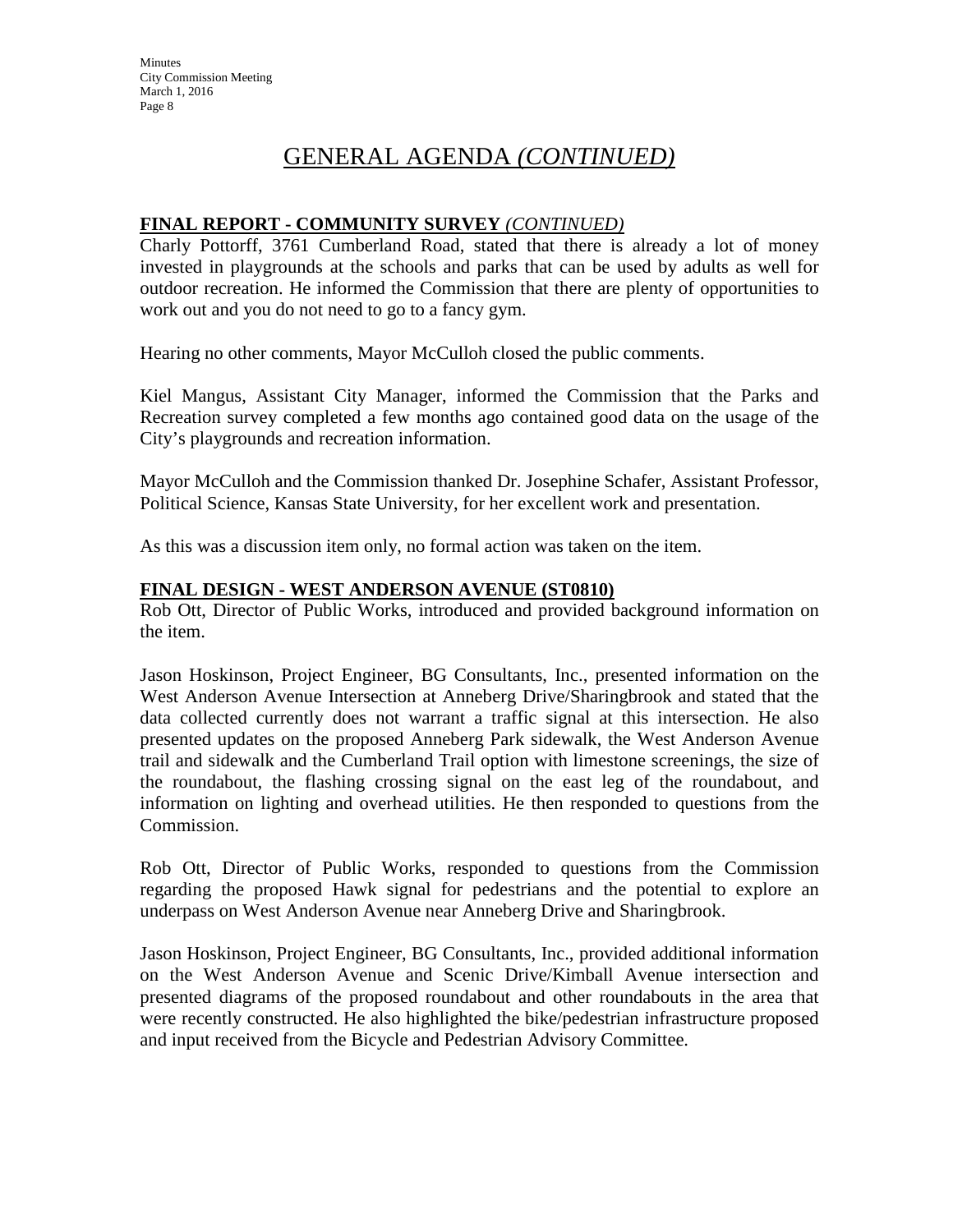# GENERAL AGENDA *(CONTINUED)*

### **FINAL DESIGN - WEST ANDERSON AVENUE (ST0810)** *(CONTINUED)*

Rob Ott, Director of Public Works, responded to questions from the Commission regarding easements and rights-of-way along West Anderson Avenue and the property owned by Stonecreek Physicians. He also highlighted the proposed bike and pedestrian infrastructure, presented an elevation view along West Anderson Avenue, and discussed connectivity using the current Anneberg Park pedestrian bridge.

After discussion and comments from the Commission about the roundabout and pedestrian signal proposed for the east leg of the roundabout, Jason Hoskinson, Project Engineer, BG Consultants, Inc., responded to questions from the Commission. He stated that slower speeds near the roundabout makes pedestrian traffic safer and further away from the roundabout will result in higher vehicular speeds.

Rob Ott, Director of Public Works, provided clarification on the location and the type of proposed crossing mechanism to be installed east of the roundabout. He then responded to questions from the Commission regarding the proposed Cumberland Trail and stated that if the Commission desires not to use Cumberland Road, they would focus their efforts along West Anderson Avenue. He also discussed considerations and plans on the alignment for pedestrian and bicycle connectivity to the neighborhoods.

Jason Hoskinson, Project Engineer, BG Consultants, Inc., responded to questions from the Commission regarding possible lighting along the trails, discussed options for the Wildcat Creek crossing on the Scenic Drive bridge, and highlighted projected costs for the trail.

Rob Ott, Director of Public Works, informed the Commission that there are ongoing discussions with Westar about burying the overhead electric on the north side of Anderson Avenue along the Scenic Crossing property, near the roundabout, and along the south side of Anderson Avenue west of Scenic Drive.

Ron Fehr, City Manager, provided clarification on the proposed sidewalks and projected costs.

Rob Ott, Director of Public Works, responded to questions from the Commission regarding the Wildcat Creek bridge crossing. He also provided additional information about the trail and connectivity.

Eddie Eastes, Director of Parks and Recreation, responded to questions from the Commission regarding maintenance of the Linear Trail system. He stated that the Parks and Recreation Department policy is to grate the trails and maintain sufficient screening material twice a year.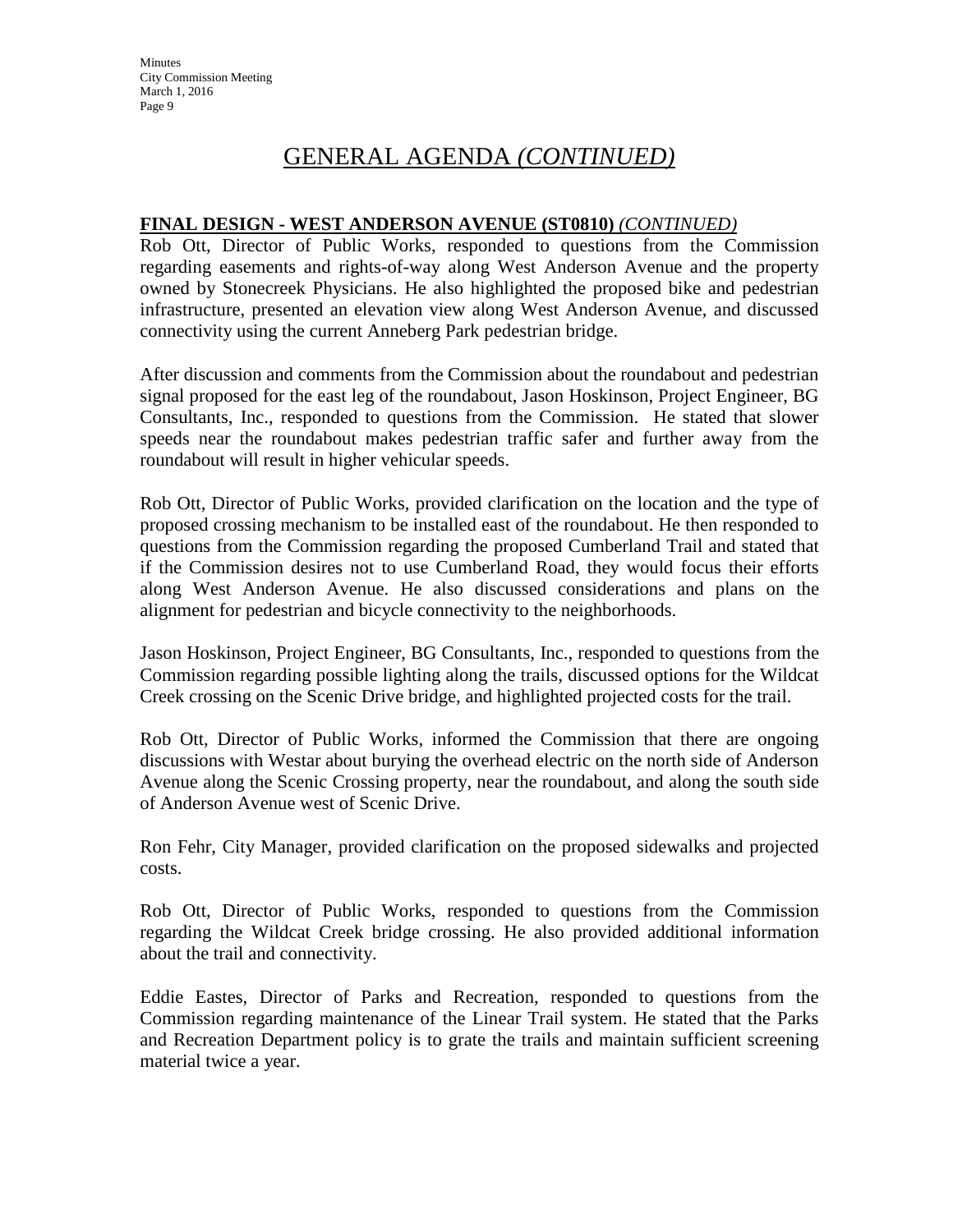# GENERAL AGENDA *(CONTINUED)*

#### **FINAL DESIGN - WEST ANDERSON AVENUE (ST0810)** *(CONTINUED)*

Mayor McCulloh opened the public comments.

Charly Pottorff, 3761 Cumberland Road, voiced concerns using the Cumberland Road location for a trail. He stated that trucks are coming in all the time and that he has a lot of machinery on his property and did not want to put a fence or gate up. He informed the Commission that this is not the right place for a trail.

Keith Westervelt, Owner, Blueville Nursery, informed the Commission that this item has been discussed since 2009 and it is time to get it done.

Dave Coburn, Member, Manhattan Bicycle and Pedestrian Advisory Committee, provided additional information on the item. He voiced concern on how to safely get pedestrians and children across Scenic Drive. He agreed with Mr. Westervelt that this project needs to get completed. He then responded to questions from the Commission regarding busing of elementary children for Unified School District (USD) 383 in neighborhoods near Scenic Drive.

Mayor McCulloh stated that the Bicycle and Pedestrian Advisory Committee would be presenting at the Tuesday, March 8, 2016, City Commission Work Session.

Hearing no other comments, Mayor McCulloh closed the public comments.

Rob Ott, Director of Public Works, asked for clarification from the Commission on the possible bid alternates, highlighted the Commission action items, and discussed the suggestion for an underground pedestrian bridge.

After further comments from the Commission, Ron Fehr, City Manager, provided clarification on the potential bid alternates for the project. He stated that the suggested pedestrian underpass concept near Anneberg Park could be further explored at a later time with a potential grant opportunity.

After additional discussion and comments from the Commission, Commissioner Butler moved to direct City Administration to finalize the design of the West Anderson Avenue project based upon direction by the City Commission and authorize City Administration to proceed with the construction bidding process based upon the final design for the West Anderson Avenue Transportation Expansion project (ST0810). Commissioner Dodson seconded the motion. On a roll call vote, motion carried 5-0.

At 9:35 p.m., the Commission took a brief recess.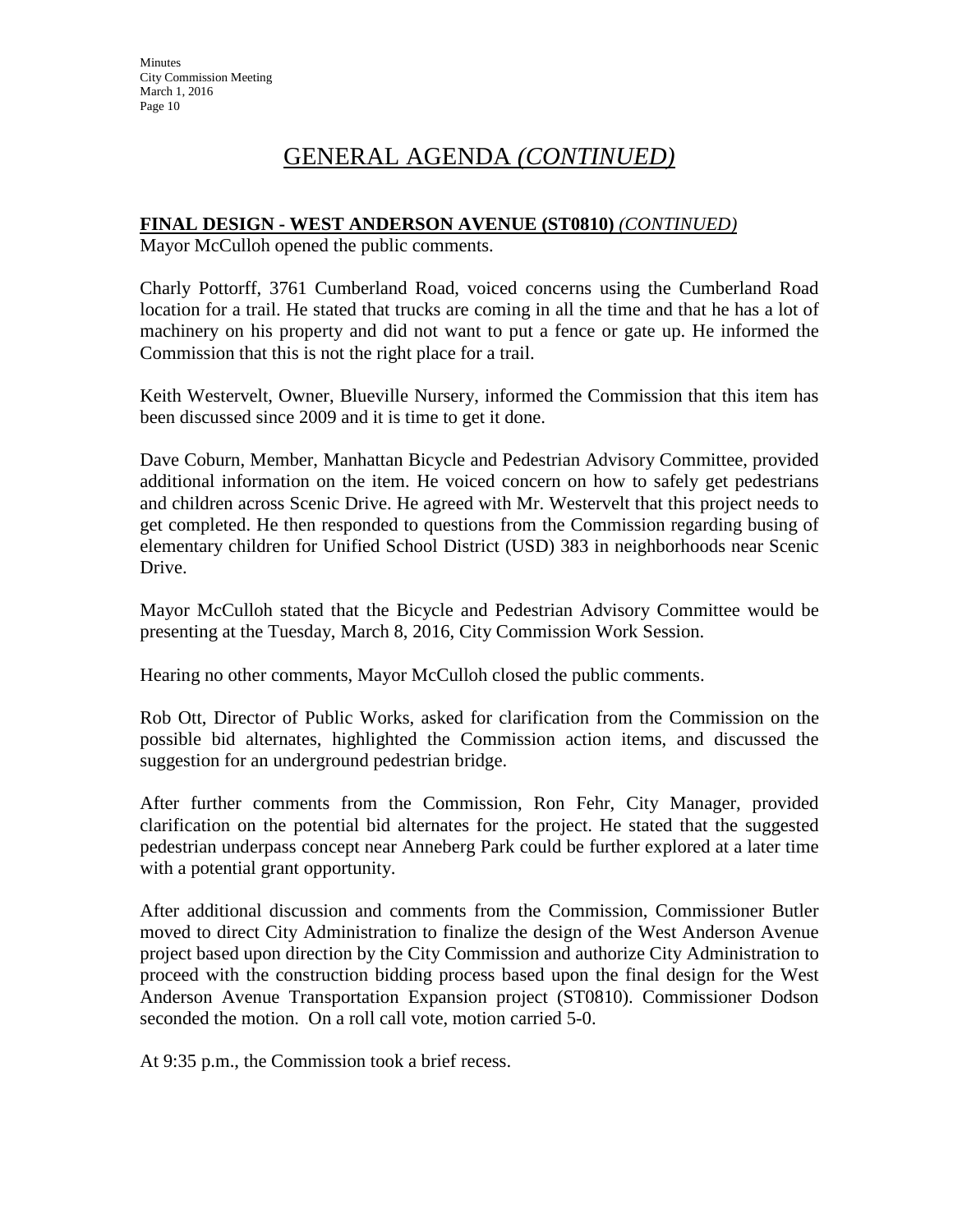Minutes **City Commission Meeting** March 1, 2016 Page 11

### **GENERAL AGENDA (CONTINUED)**

#### APPROPRIATION OF EXCESS SALES TAXES - CITY PARK POOL, CICO POOL, NORTHVIEW POOL PROJECTS

Kiel Mangus, Assistant City Manager, presented an overview of the item. He then responded to questions from the Commission regarding the excess sales taxes and proposed uses.

Eddie Eastes, Director of Parks and Recreation, responded to questions from the Commission regarding the ultra violet (UV) protection system, related savings and provided information on the use and maintenance of the wave rider in City Pool.

Kiel Mangus, Assistant City Manager, outlined the next steps and stated the items will come before the Commission based on the City's Purchasing Policy requirements.

Jason Hilgers, Deputy City Manager, and Ron Fehr, City Manager, responded to questions from the Commission regarding the debt repayment and information on the Capital Improvement Program (CIP) process and use of these funds.

After comments from the Commission, Ron Fehr, City Manager, and Kiel Mangus, Assistant City Manager, responded to questions regarding the deteriorated condition of the asphalt parking lot at CiCo Pool and drainage issues.

Eddie Eastes, Director of Parks and Recreation, provided additional information on the current condition of CiCo Pool and stated that the parking lot is in bad shape.

Mayor McCulloh opened the public comments.

Hearing no comments, Mayor McCulloh closed the public comments.

After further discussion and comments from the Commission, Commissioner Butler moved to appropriate and approve the expenditure of \$1 million of Excess Funds from the Quality of Life Sales Tax, including the 2016 transfer of \$450,000.00 for City Park Pool and \$550,000.00 for Northview/CiCo Pools projects. Commissioner Reddi seconded the motion. On a roll call vote, motion carried 5-0.

#### **ADJOURNMENT**

At 10:06 p.m., the Commission adjourned.

Fees, MMC, City Clerk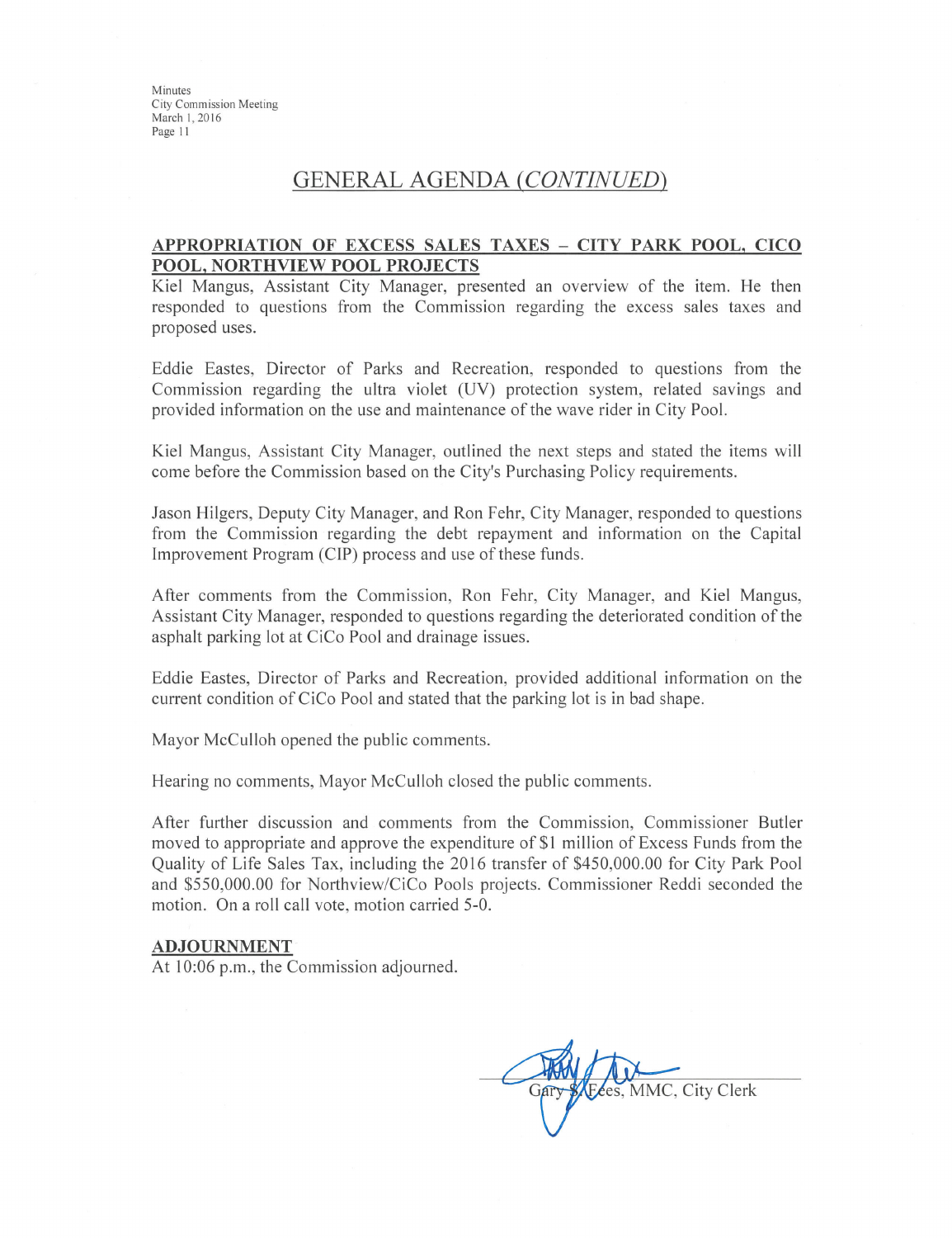#### **STAFF REPORT**

#### **ON AN APPLICATION TO REZONE PROPERTY**

**APPLICATION:** To rezone The Hartford subdivision for single-family homes and multiple-family homes. The multiple-family homes are proposed to be four-family dwelling units.

**FROM:** Ag, Riley County General Agriculture

- **TO:** Tract 1:R-1, Single-Family Residential District Tract 2: R-3, Multiple-Family Residential District
- **APPLICANT:** SMH Consultants, Ashley Jaderborg
- **OWNER:** Burton Land Company, Zac Burton
- **LEGAL DESCRIPTION:** Unplatted tract of land in the Southeast Quarter of Section 33, Township 9 South, Range 7 East.

**LOCATION:** Generally located 1,300 feet north of the intersection of Colbert Hills Drive and Grand Mere Parkway, on the west side of the future extension of Grand Mere Parkway

#### **AREA: THE TOTAL AREA OF REZONING IS 25.7 ACRES.**

 Tract 1: 21.2 acres - Rezone from County AG to R-1 District Tract 2: 4.5 acres - Rezone from County AG to R-3 District

#### **DATE OF NEIGHBORHOOD MEETING:** December 3, 2015

**DATE OF PUBLIC NOTICE PUBLICATION:** December 30, 2015

## **DATE OF PUBLIC HEARING: PLANNING BOARD:** January 21, 2016 **CITY COMMISSION:** February 16, 2016

## **THIRTEEN MATTERS TO BE CONSIDERED WHEN REZONING**

**1. EXISTING USE:** Open rangeland.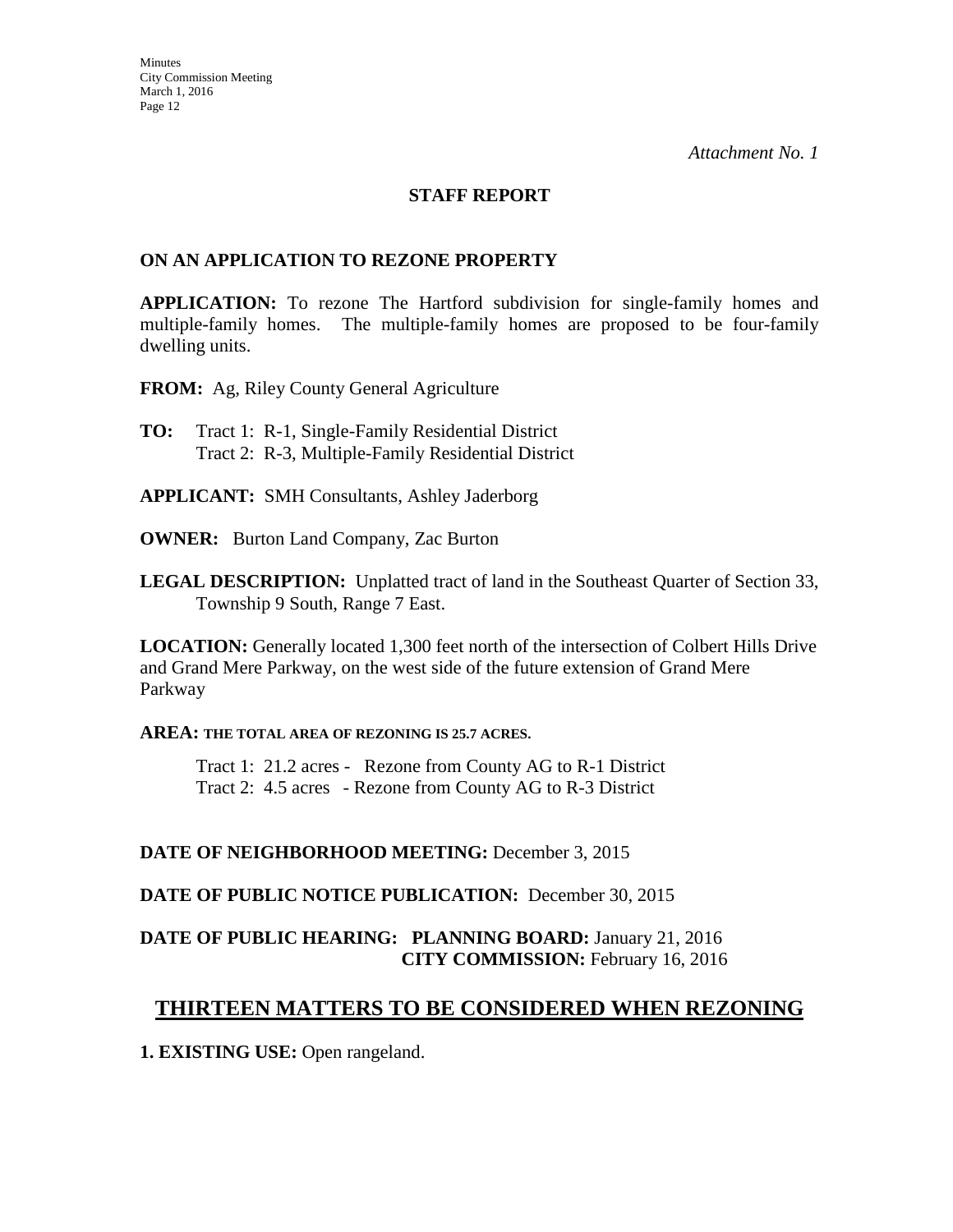**2. PHYSICAL AND ENVIRONMENTAL CHARACTERISTICS:** The site is typical Flinthills landform consisting of open range land and wooded ravines. The site generally on a ridgeline to the northeast of the Grand Mere neighborhood and drains generally to the east, southeast towards Little Kitten Creek.

#### **3. SURROUNDING LAND USE AND ZONING:**

**NORTH:** Rangeland associated with Kansas State University; County AG, General Agriculture

**SOUTH:** Agricultural and range land that is planned as a future residential neighborhood of Grand Mere and the Colbert Hills Golf Course; Riley County Residential Planned Unit Development, R-S, Single-Family Residential Suburban.

**EAST:** Grand Mere Parkway right-of-way, Baltusrol Addition, and Colbert Hills Golf Course; R-1, Single-Family Residential District and R-S District.

**WEST:** Rangeland associated with the remainder of The Hartford Hills Master Plan Community.

**4. GENERAL NEIGHBORHOOD CHARACTER:** The general area is a mixture of undeveloped land, land recently platted and in the early stages of development, Colbert Hills Golf Course and rural range land.

**5. SUITABILITY OF SITE FOR USES UNDER CURRENT ZONING:** The site is zoned Riley County AG, General Agriculture and is currently open rangeland. In October, 2015, the site and land to the west and north was included in The Hartford Hills Master Plan Community Plan. The site is envisioned to be annexed into the City and rezoned for residential uses. Although the site is suitable to remain as agriculture/range land, the area is intended to be developed to City standards as an identified growth area.

**6. COMPATIBILITY OF PROPOSED DISTRICT WITH NEARBY PROPERTIES AND EXTENT TO WHICH IT MAY HAVE DETRIMENTAL AFFECTS:** The proposed rezoning request is compatible to surrounding properties. An increase in light, noise and traffic is expected, however these increases should cause minimal impact on the adjacent golf course and residential properties. The proposed Preliminary Plat of The Hartford subdivision shows single-family lots that range from 0.68 acres to 0.2.84 acres in lot area. The proposed lots are similar to the single-family lots found in the adjacent Grand Mere Development and are proposed to have homes similar in character to the existing homes in that neighborhood. The lots to be zoned R-3 District are for four-family dwellings and are all approximately 0.50 acres in area. Similar uses are found in the general area in the Grand Mere Development. These multiple-family dwellings are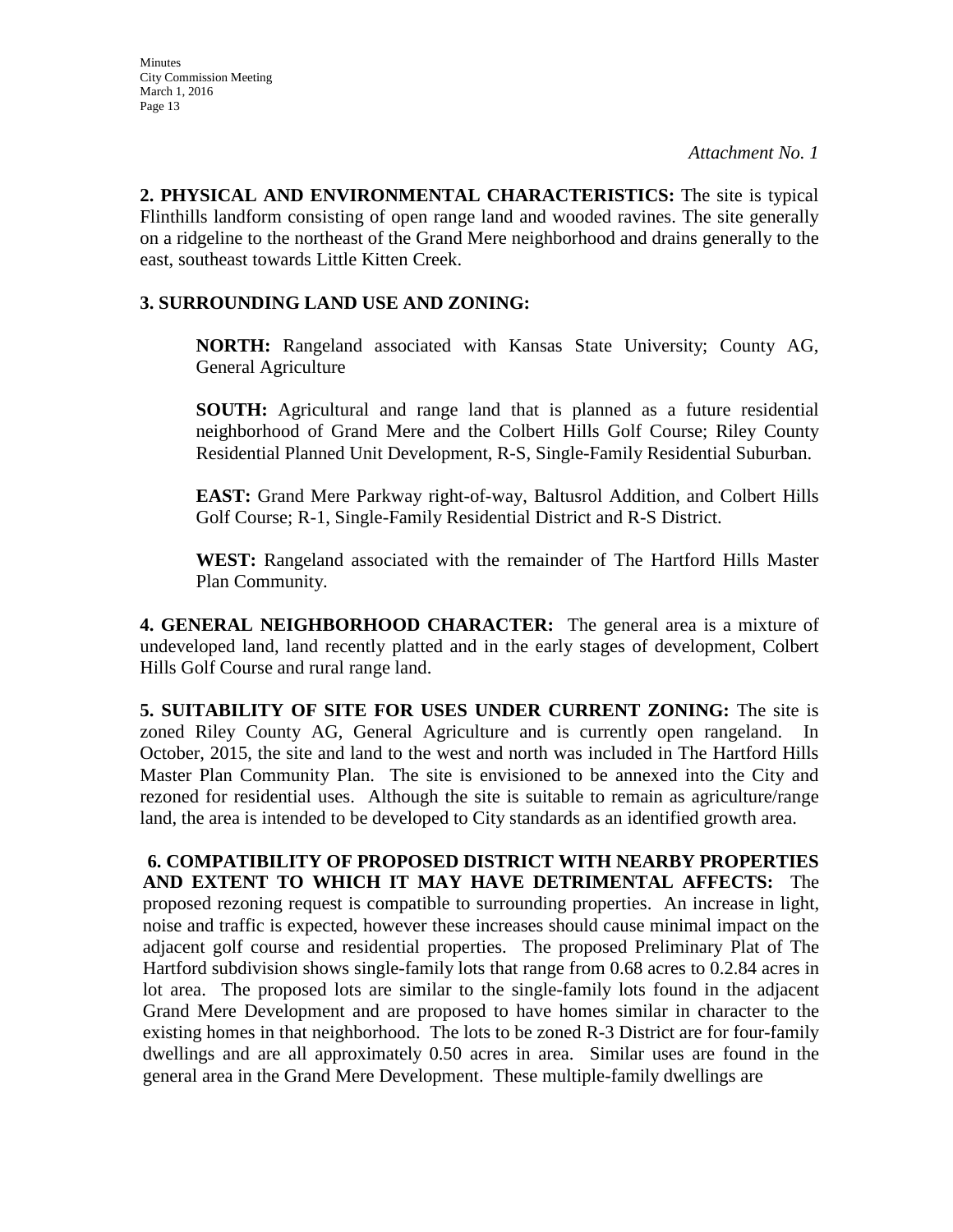proposed to be of similar architectural character as other residential uses in the surrounding areas.

The applicant held a neighborhood meeting on December 3, 2015. According to the meeting report, two neighbors attended the meeting. Their questions were relative to the time of the project and construction types proposed.

## **7. CONFORMANCE WITH COMPREHENSIVE PLAN:**

The proposed annexation site is shown on the Future Land Use map in the Northwest Planning Area. The annexation area is designated as Residential Low Medium (RLM) in a Growth Area and Master Plan Area. The Hartford Hill Master Plan was adopted by the City on October 20, 2015 to provide a land use, stormwater and infrastructure master plan for the annexation site.

### RLM policies include:

### *RLM-1: Characteristics*

*The Residential Low to Medium Density designation incorporates a range of singlefamily, single-family attached, duplex, and town homes, and in appropriate cases include complementary neighborhood-scale supporting land uses, such as retail, service commercial, and office uses in a planned neighborhood setting, provided they conform*  with policies for Neighborhood Commercial Centers. Small-scale multiple-family *buildings and condominiums may be permissible as part of a planned unit development, or special mixed-use district, provided open space requirements are adequate to stay within desired densities.* 

## *RLM-2: Appropriate Density Range*

*Densities in the Residential Low to Medium Density designation range between less than one dwelling unit/acre up to 11 dwelling units per net acre.* 

## *RLM-3: Location*

*Residential Low to Medium Density neighborhoods typically should be located where they have convenient access to and are within walking distance to community facilities and services that will be needed by residents of the neighborhood, including parks, schools, shopping areas, transit and other community facilities. Where topographically feasible, neighborhoods should be bounded by major streets (arterials and/or collectors) with a direct connection to work, shopping, and recreational activities. The Residential Low to Medium Density designation includes most established neighborhoods outside of the core area as well as future residential growth areas to the west and east.* 

## *RLM-4: Variety of Housing Styles*

*To avoid monotonous streetscapes, the incorporation of a variety of architectural styles is strongly encouraged in all new development, particularly when a single housing type (e.g. detached single-family) is prevalent.*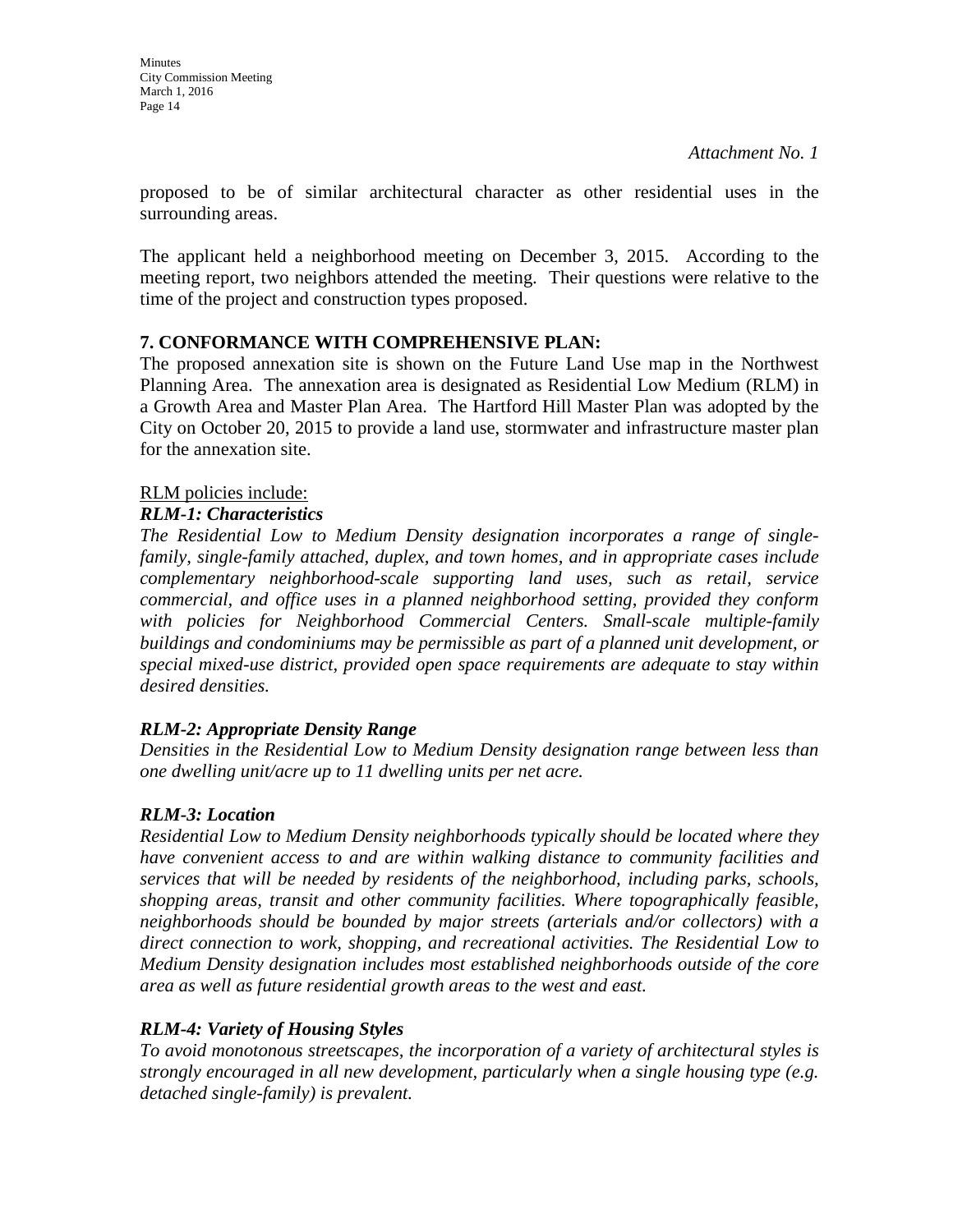#### **Hartford Hill Master Plan**

The Hartford Hill Master Plan was approved in October, 2015 and developed site concepts for the residential neighborhood as well as stormwater, transportation and infrastructure master plan elements to accompany the proposed land uses.

The annexation site is in Development Area "A", which is designated as Low/Medium Density Residential. The residential density range for this land use is  $0 - 11$  dwelling units per net acres.

The Site Concepts section describes the policies set forth for future land uses in the neighborhood master plan.

*A range of land use designations are proposed throughout the 320 acres of Hartford Hill as shown on Figure 2. Most will be associated in some fashion with "residential" uses of varying densities. However, a small component of other land uses such as "commercial" for professional offices are included. A small parcel is also shown for the inclusion of a "research park". As previously mentioned, the potential for a "school" site is also included, even though under current zoning regulations a school is a permitted use within all residential zones.* 

*Other areas will include open spaces that are just that, open and undisturbed. Or there may also be open spaces that are developed with amenities like hiking and biking trails. The overall development approach is to begin with Development Area A and proceed westward through Development Area E.* 

*Areas with steep slopes, generally defined as greater than 20%, will be avoided except for the occasional crossing of a buried utility, or roadway, or nature trail. Areas that contain steep, natural ravines will generally be maintained as riparian open spaces to help with stormwater management and quality of stormwater runoff. Most of these areas will be privately owned.* 

*The proposed vision for development of Hartford Hill is shown in Figure 2. Flexibility is the key to any master plan that involves a 320 acre parcel that will take years to develop. As development evolves over the years, market and other conditions may change and minor adjustments to the proposed land use designations in Figure 2 may become necessary.*

*Residential land uses are shown on the Development Diagram in shades of yellow consistent with the color codes used in the MUACP. Densities with the yellow shading are consistent with the low to medium (0 to 11 dwelling units per acre) category.* 

*All other potential land uses are also depicted in colors consistent with the MUACP.*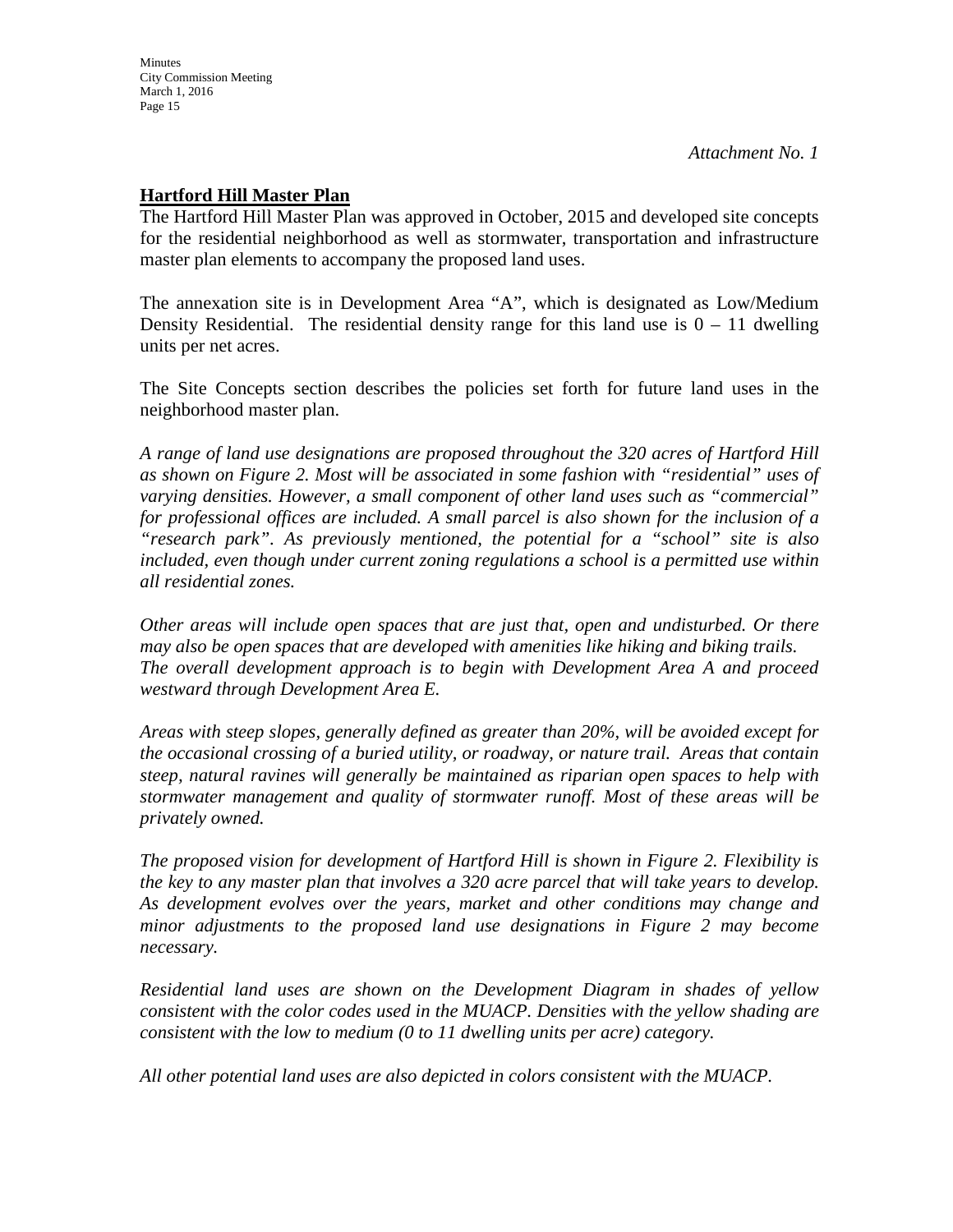*If the future market conditions eliminate any of the potential uses shown on the Development Diagram that are not "residential", it is probable the back-up land use will be low to medium density residential.* 

*It should be understood that even though the City's residential density categories include*  large ranges, it is highly likely the residential areas within Hartford hill will develop at *much less dense coverage. The actual number will be very close to the lower end of each of the categories. History has proven that even when efforts are made to create more dense settings within residential plats in hilly terrain, the resulting density ratio is about 1.6 dwelling units per gross acre. Assuming Hartford Hill develops in a similar manner, which is the plan, a likely number of total dwelling units for the entire 320 acres will be between 500 and 600.* 

*There is no desire on the part of the developer to incorporate a commercial, retail component in this master plan. There are two such commercial nodes within Grand Mere just east of Hartford Hill. One is less than ½ mile east, and the other is approximately 1 ½ miles south.* 

*The developer of Hartford Hill plans to establish master homeowner's association that will be governed by private covenants. This association will include a private design review committee that will be involved in the review and approval of individual site/structure designs to be constructed within Hartford Hill.*

The Preliminary Plat of The Hartford shows a net density of 1.87 dwelling units per net acre. The area to be rezoned to R-1 District has a net density of 1.03 dwelling units per net acre. The R-3 District rezoning area has a residential density of 6.90 dwelling units per net acre. As a way to ensure that the Comprehensive Plan is followed, even with high density residential rezoning requests, the developer has filed a restrictive covenant limiting the development potential for the entire Hartford Hills Master Plan area to no more than 11 dwelling units per net acre (see attached).The proposed rezoning conforms to the Comprehensive Plan and The Hartford Hills Master Plan.

#### **8. ZONING HISTORY AND LENGTH OF TIME VACANT AS ZONED:**

The site is undeveloped rangeland located in rural Riley County. On September 10, 2015, the Manhattan Urban Area Planning Board approved Resolution No. 091015-A amended the Manhattan Urban Area Comprehensive Plan to include The Hartford Hills Master Planned Community plan. On October 20, 2015, the City Commission approved Ordinance No. 7170 to amend the Comprehensive Plan to include The Hartford Hills Master Planned Community plan.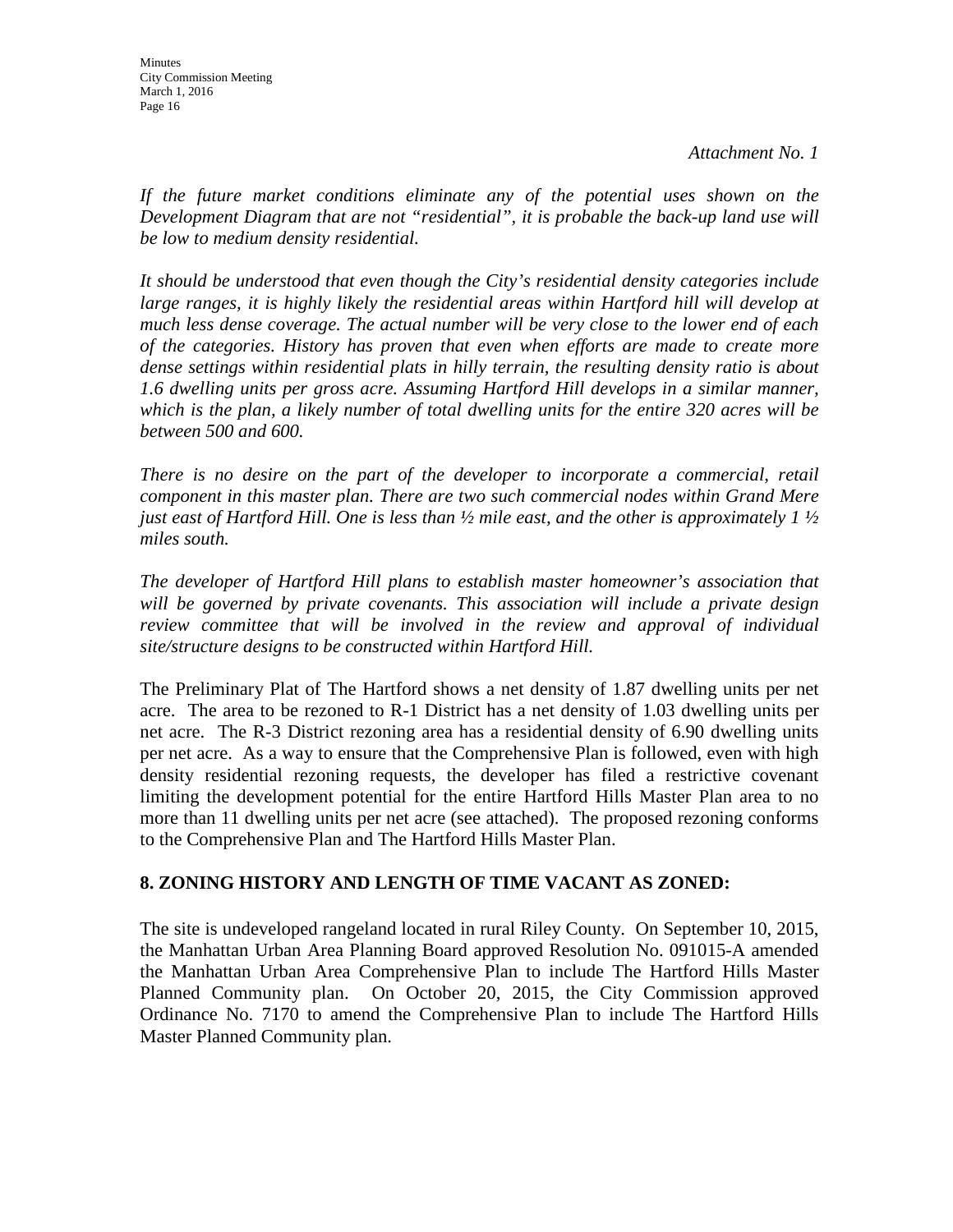**9. CONSISTENCY WITH INTENT AND PURPOSE OF THE ZONING ORDINANCE:** The intent and purpose of the Zoning Regulations is to protect the public health, safety, and general welfare; regulate the use of land and buildings within zoning districts to assure compatibility; and to protect property values.

The proposed rezoning is consistent with the intent and purpose of the Manhattan Zoning Regulations because proposed lot sizes conform to the minimum requirements of the R-1 and R-3 Districts. In addition, the proposed Preliminary Plat dedicates easements and rights-of-way to serve the subdivision consistent with the requirements of the Manhattan Urban Area Subdivision Regulations.

The R-1, Single-Family Residential District is designed to provide a dwelling zone at a density no greater than one dwelling unit per 7,500 square feet. The Preliminary Plat shows the single-family lots  $(Lots 1 - 14)$  ranging from approximately 29,708 square feet (0.68 acres) in area up to 123,760 square feet (2.84 acres) in area, with the majority of lot sizes being approximately 43,000 square feet in area. The proposed lots conform to the requirements of the proposed R-1 District.

The R-3 District is designed to provide for multiple-family development at a density no greater than one (1) dwelling unit per 1,000 square feet The proposed rezoning requests are consistent with the purpose and intent of the Zoning Regulations. The Preliminary Plat shows the multiple-family lots (Lots 15 - 21) ranging from approximately 23,000 square feet (0.50 acres) in area up. The proposed lots conform to the requirements of the proposed R-3 District.

**10. RELATIVE GAIN TO THE PUBLIC HEALTH, SAFETY AND WELFARE THAT DENIAL OF THE REQUEST WOULD ACCOMPLISH, COMPARED WITH THE HARDSHIP IMPOSED UPON THE APPLICANT:** There appears to be no gain to the public that denial would accomplish. The proposed Preliminary Plat conforms to the Manhattan Urban Area Subdivision Regulations. It may be a hardship to the applicant if the rezoning is denied.

**11. ADEQUACY OF PUBLIC FACILITIES AND SERVICES:** Adequate public services, sanitary sewer, water, and public streets can be extended to serve the development.

**12. OTHER APPLICABLE FACTORS:** Fort Riley was notified of this rezoning, due to it being located in the Critical Area. The Fort encourages use of noise disclosure and noise reduction measures in homes, and to take into account potential effects of operational noise of the Fort on activities in the park. City Administration will provide the "Notice of Potential Impact" on building permits for this subdivision. The Hartford Hill Master Plan outlines additional measure the developer will utilize, including providing noise disclosure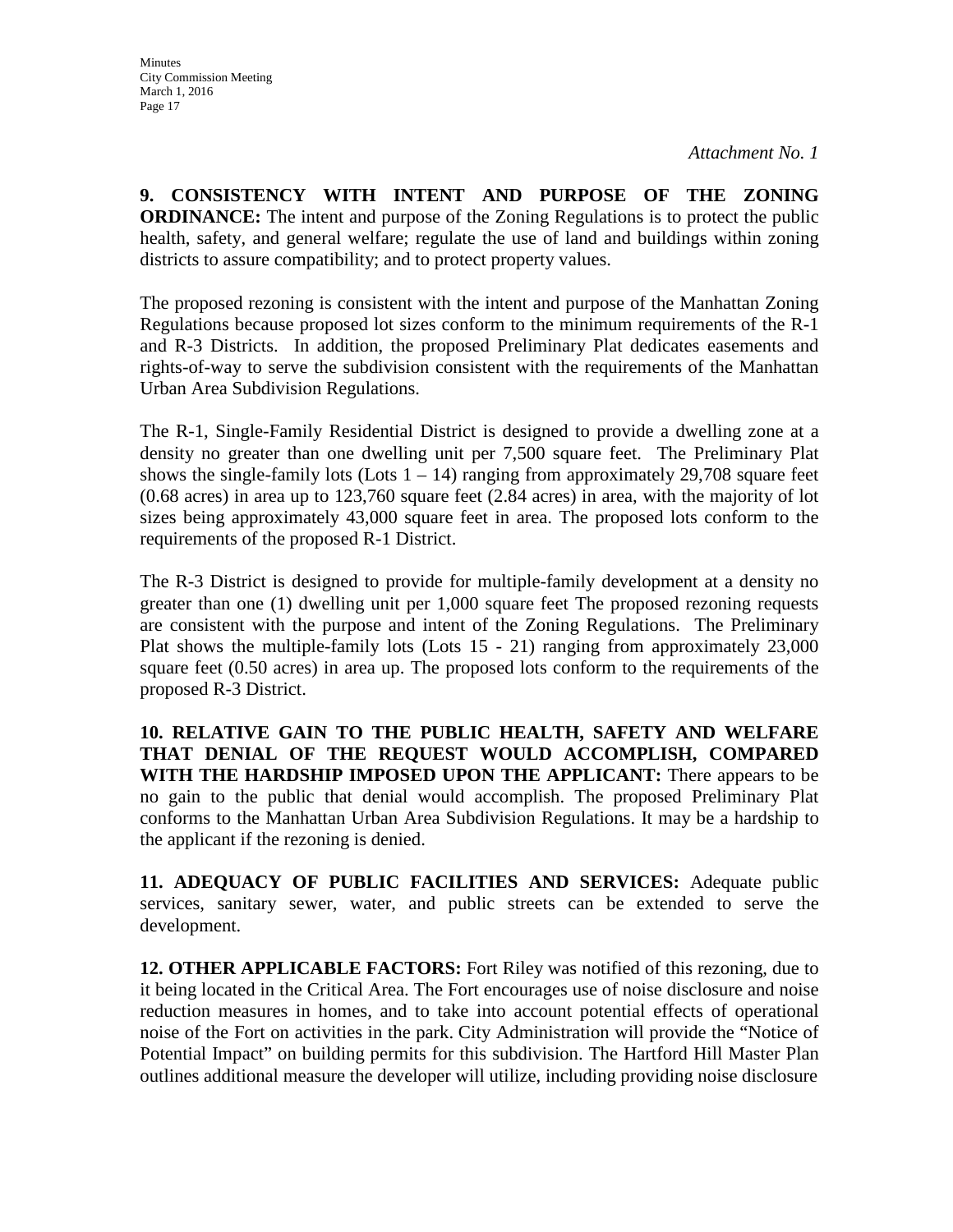to home buyers through notes on plats, statements files on the deed of each lot, and in marketing materials. In addition, the developer is establishing best management practices for builders including lot by lot analysis of the placement and orientation of structures to minimize noise impacts.

**13. STAFF COMMENTS:** City Administration recommends approval of the proposed rezoning of The Hartford from Riley County AG, General Agriculture, to R-1, Single-Family Residential District and R-3, Multiple-Family Residential District, based on the findings in the Staff Report.

## **ALTERNATIVES:**

- 1. Recommend approval of the proposed rezoning of The Hartford from Riley County AG, General Agriculture, to R-1, Single-Family Residential District and R-3, Multiple-Family Residential District, based on the findings in the Staff Report.
- 2. Recommend denial of the proposed rezoning, stating the specific reasons for denial.
- 3. Table the proposed rezoning to a specific date, for specifically stated reasons.

## **POSSIBLE MOTION:**

The Manhattan Urban Area Planning Board recommends approval of the proposed rezoning of The Hartford, generally located in the southeast corner of the Hartford Hills Master Plan area, from Riley County AG, General Agriculture, to R-1, Single-Family Residential District and R-3, Multiple-Family Residential District, based on the findings in the Staff Report.

## **PREPARED BY:** Chad Bunger, AICP, CFM, Senior Planner

**DATE:** January 13, 2016

CB/vr 16006}SR}RezoneTheHartford\_R1&R3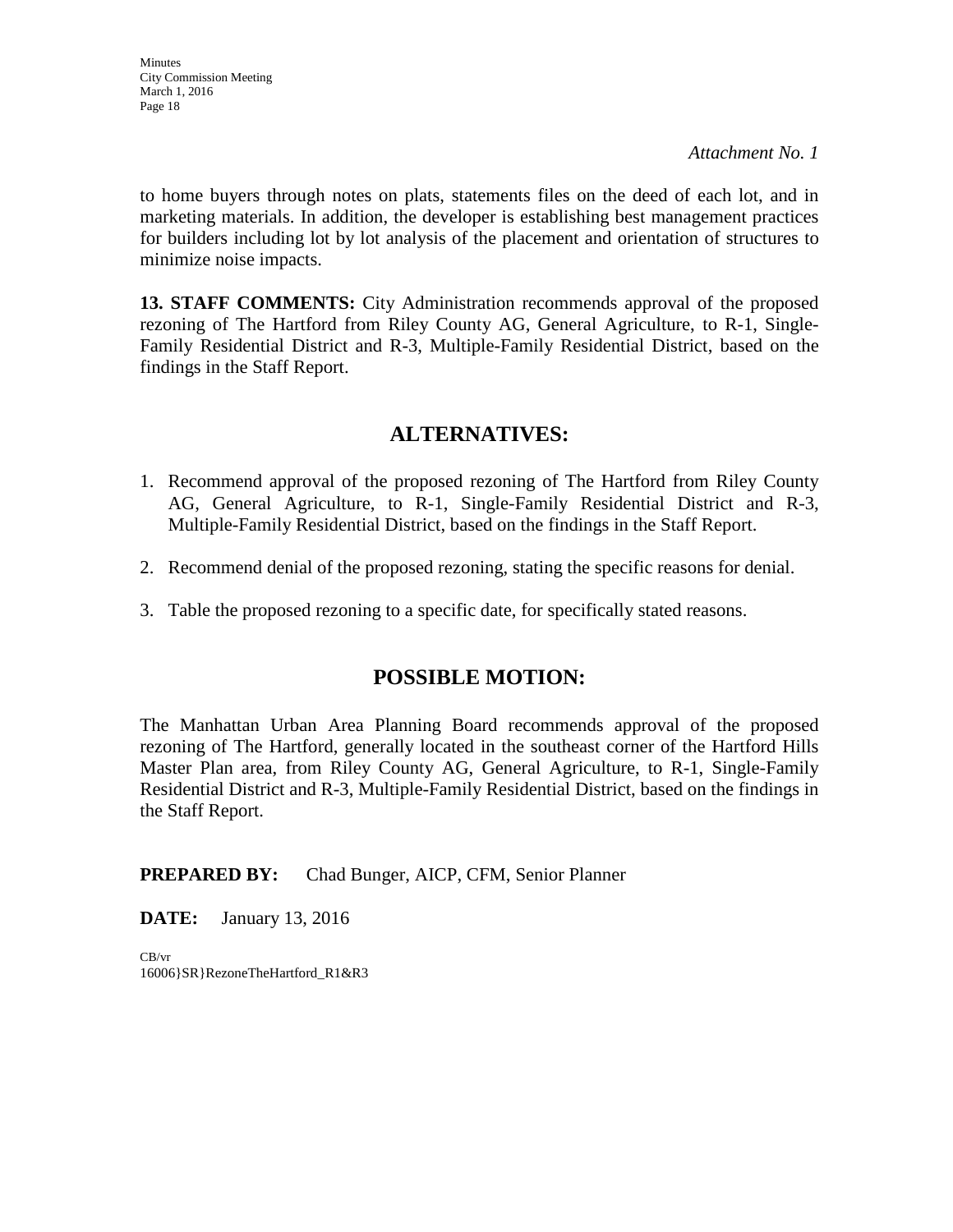### **AN AMENDMENT OF ORDINANCE NOS. 6607, 7062 AND 7139 AND THE PRELIMINARY DEVELOPMENT PLAN FOR LOT 2, HERITAGE SQUARE SOUTH, UNIT FOUR, PROPOSED AS A FINAL DEVELOPMENT PLAN.**

# **BACKGROUND**

#### **The proposed amendment is required because**:

Condition No. 2, Ordinance No. 7139, states, "An amendment(s) of the PUD shall be submitted for review and approval, prior to issuance of any necessary permits for development on Lots 1, 2, 3 and 4 Heritage Square South, Unit Four."

*Note: The Final Development Plan is for Lots 2, Heritage Square South, Unit Four.* 

**APPLICANT:** Stacey Niedfeldt

**ADDRESS:** 4668 Meadow Lane, Wamego, KS 66547

#### **OWNER:**

**ADDRESS:** 4345 Rory Road, Manhattan, KS 66502

**LEGAL DESCRIPTION:** Lot 2, Heritage Square South Unit Four P.U.D.

**LOCATION:** Generally located to the southeast of the intersection of U.S. Highway 24 and South Port Road.

**AREA:** 86,355 square feet (1.98 acres)

**DATE OF NEIGHBORHOOD MEETING:** November 4, 2015.

**DATE OF PUBLIC NOTICE PUBLICATION:** December 14, 2015 *An error occurred in the original legal notice to property owners. The item was readvertised on December 30, 2015 for the January 21, 2016 Planning Board meeting.* 

#### **DATE OF PUBLIC HEARING: PLANNING BOARD:** January 21, 2016. **CITY COMMISSION:** February 16, 2016.

## **EXISTING PUD:**

## **EXISTING PUD AFFECTING LOT 2, HERITAGE SQUARE SOUTH, UNIT 4**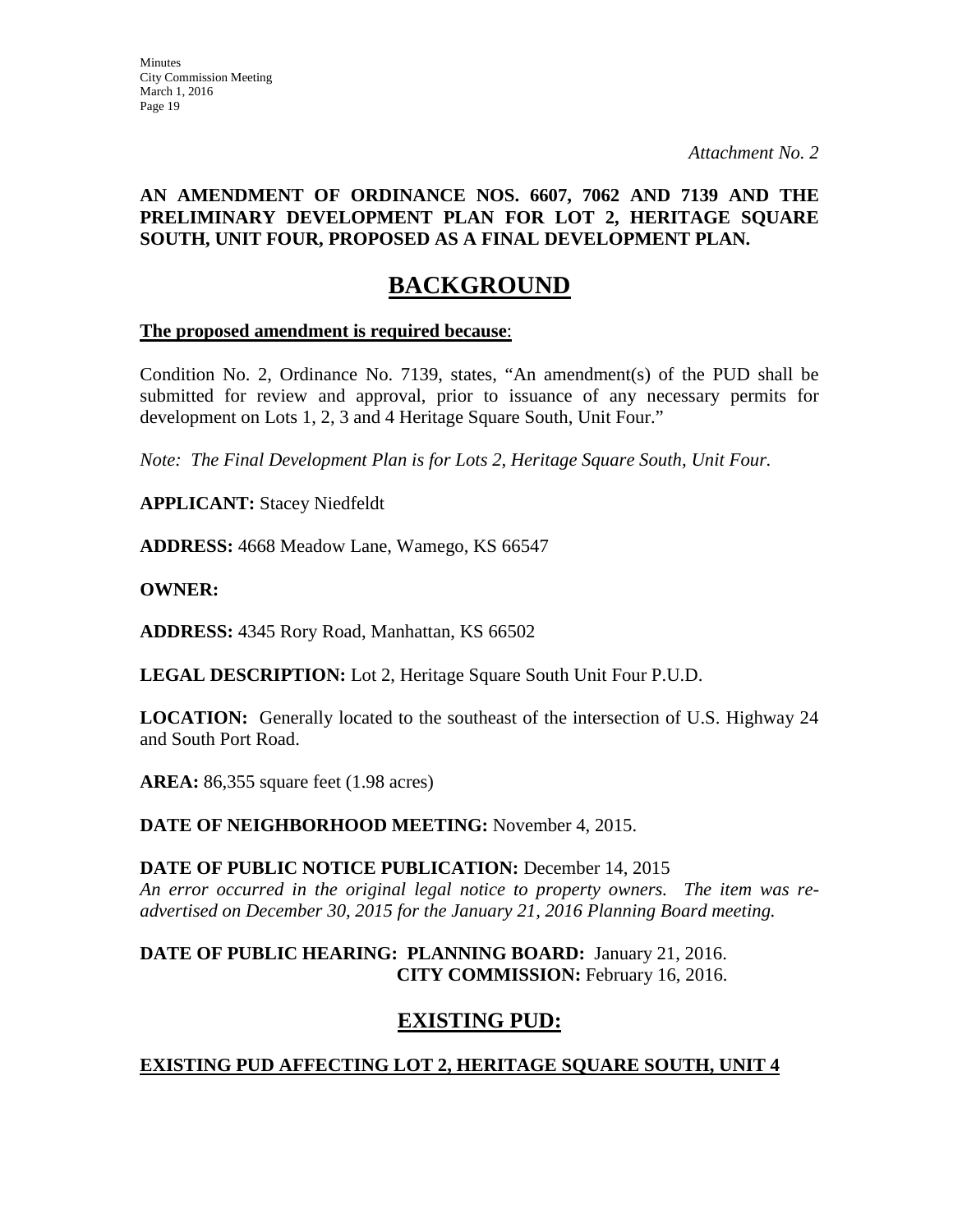#### **Ordinance No. 6607**

The Heritage Square South Commercial Planned Unit Development, and Ordinance No. 6607, approved February 6, 2007, is subject to the following conditions of approval:

- 1. Permitted uses shall include all of the Permitted Uses and Conditional Uses allowed in the C-5, Highway Service Commercial District, except for Adult Businesses and Commercial off-street parking lots as a Principal Use. Additional Permitted Uses include: Antique shops; Apparel stores; Blueprinting, desktop publishing, and photocopying establishments; Book stores; Camera and photographic supply stores; Carpet and rug stores; China and glassware stores; Department stores; Farm and ranch supply stores; Florist shops; Furrier shops; Governmental buildings; Hardware stores; Hobby shops; Motel; Medical clinic; Outdoor seating for restaurants; and Tavern.
- 2. Landscaping and irrigation shall be provided pursuant to a Landscaping Performance Agreement between the City and the owner, which shall be entered into prior to issuance of a building permit.
- 3. All landscaping and irrigation shall be maintained in good condition.
- 4. Light poles shall be provided as described in the application documents. Exterior building lighting shall be provided as proposed and be of a cut-off design, so as to not cast direct light or glare onto streets or adjacent property.
- 5. Ground Signs shall be permitted and constructed as proposed.
- 6. Wall signs shall be permitted as proposed.
- 7. One (1) pole sign shall be permitted per lot on Lots 6, 7, 8 and 10, and no pole signs shall be permitted on Lots 1, 2, 3, 4, 5 and 9. Pole signs shall have a maximum total height of 50 feet above the ground; shall not exceed a maximum total 120 square feet in area; and shall include skirting of the pole. The skirting and the base of pole signs shall include materials and architectural quality similar to those of the associated principal building such as brick, stone and/or stucco; and, pole signs shall include an enhanced landscaped area around the base.
- 8. Exempt signage shall be permitted as described in Article VI, Section 6-104  $(A)(1),(2),(4),(5),(7)$  and  $(8)$ ; and Section 6-104  $(B)(2)$ , of the Manhattan Zoning Regulations. Temporary sales aids and portable signs, as described in Article VI, Signs, of the Manhattan Zoning Regulations, shall be prohibited. *See Article VI, Section 6 -102 (A)(2) under the amended sign regulations for exempt signage.*
- 9. Traffic and drainage improvements to US-24 shall be provided as required by the Kansas Department of Transportation, and the applicant shall submit with the Final Plat either the approved access permit, or a letter from a KDOT representative authorizing the project based on the approved concept.
- 10. Drainage improvements shall be provided as proposed in the application documents and as per the City Engineer's requirements.
- 11. An amendment(s) of the PUD shall be submitted for review and approval, prior to issuance of any necessary permits for development on Lots 2, 3, 4, 5, 7, 8 and 10.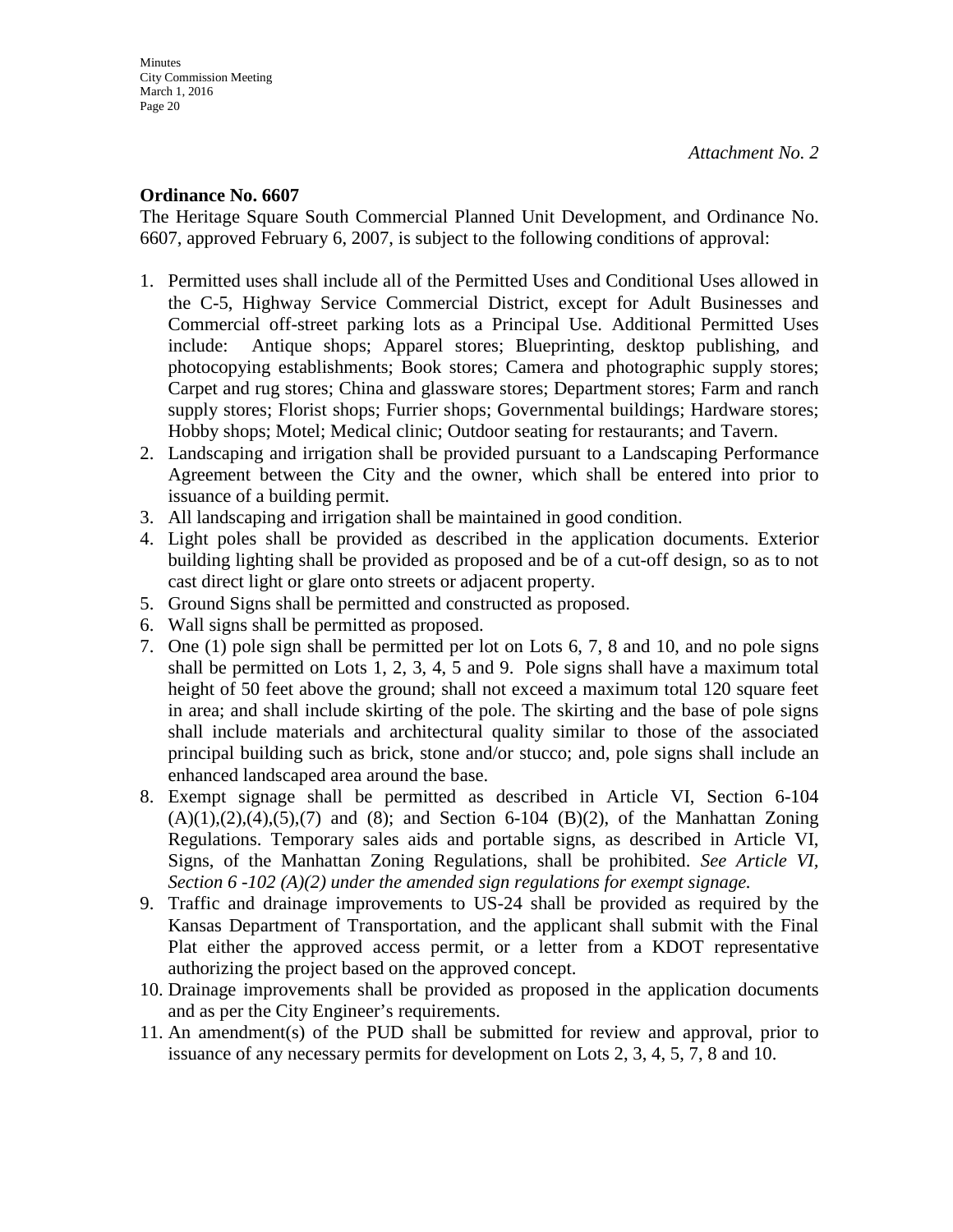#### **Ordinance No. 7062**

The Heritage Square South Commercial Planned Unit Development, and Ordinance No. 7062, approved February 14, 2014, is subject to the following conditions of approval:

- 1. The Final Plat of Heritage Square South, Unit Three shall be approved.
- 2. An amendment(s) of the PUD shall be submitted for review and approval, prior to issuance of any necessary permits for development on Lot 2, Heritage Square South, Unit Three.

#### **Ordinance No. 7139**

The Heritage Square South Commercial Planned Unit Development, and Ordinance No. 7139, approved May 19, 2015, is subject to the following conditions of approval:

- 1. The Final Plat of Heritage Square South, Unit Four, shall be approved.
- 2. An amendment(s) of the PUD shall be submitted for review and approval, prior to issuance of any necessary permits for development on Lots 1, 2, 3 and 4 Heritage Square South, Unit Four.

### **Permitted Uses**

Permitted uses shall include all of the Permitted Uses and Conditional Uses allowed in the C-5, Highway Service Commercial District, except for Adult Businesses and Commercial off-street parking lots as a Principal Use. Additional Permitted Uses include: Antique shops; Apparel stores; Blueprinting, desktop publishing, and photocopying establishments; Book stores; Camera and photographic supply stores; Carpet and rug stores; China and glassware stores; Department stores; Farm and ranch supply stores; Florist shops; Furrier shops; Governmental buildings; Hardware stores; Hobby shops; Motel; Medical clinic; Outdoor seating for restaurants; and Tavern.

## **PUD AMENDMENT AND PROPOSED IMPROVEMNTS**

**Proposed Use and Building:** The applicant has proposed to establish an indoor family entertainment center, complete with a laser tag area, "Ballocity" indoor play area, arcade, party rooms, commercial kitchen and dining area and business offices. "Ballocity" is a shoes off, multi-level, enclosed play area for all ages.

The proposed use will be in a new 120 foot by 125 foot metal building located near the rear of the lot. The exterior of the building will have a contemporary design using smooth architectural siding, smooth limestone masonry and vertical architectural metal siding. The building will be approximately 31 feet tall to the room peak.

The building will be setback approximately 200 feet from the front property line along South Port Drive. In front of the building will be the off-street parking lot with 86 spaces and landscape areas.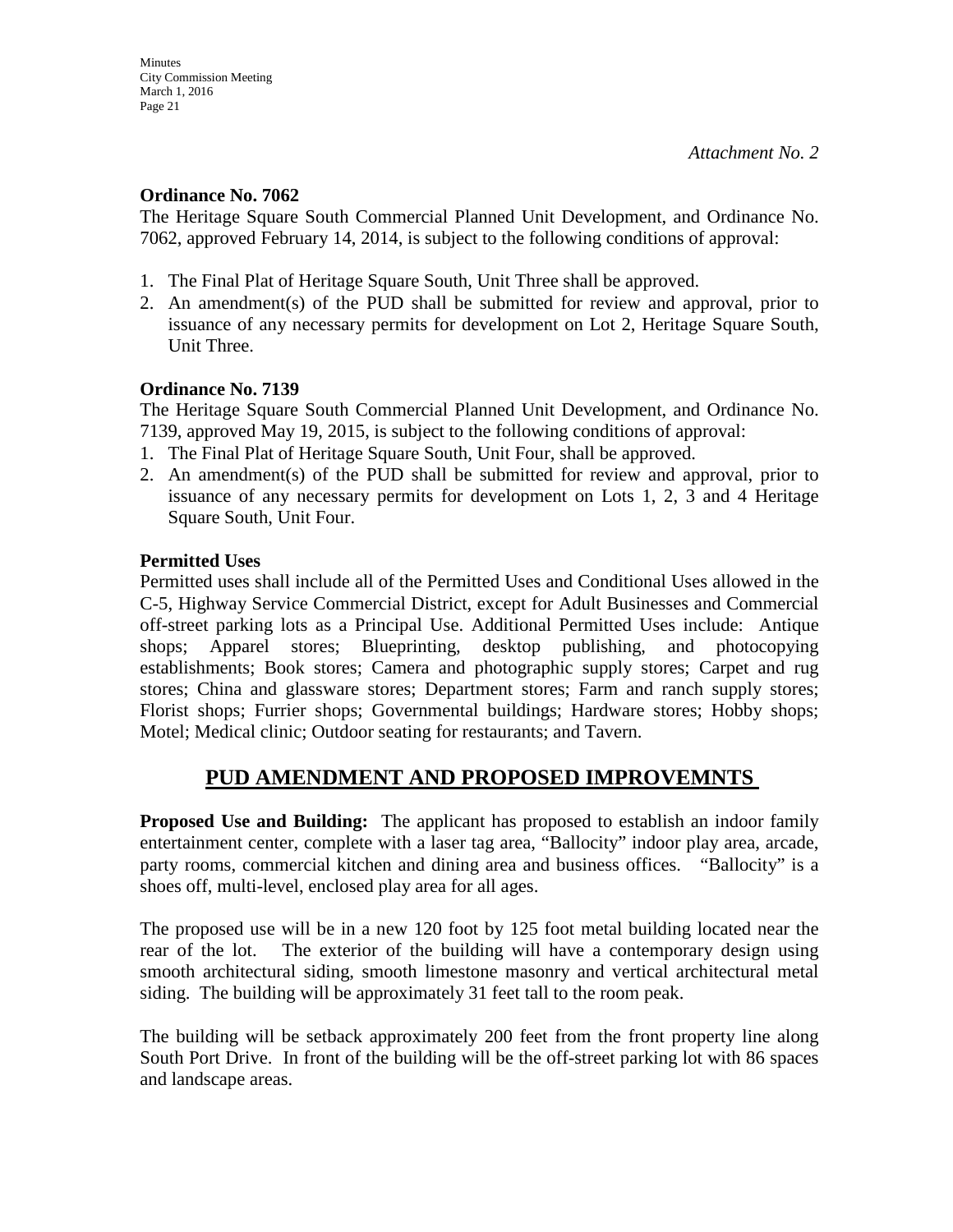**Proposed Signs:** The applicant materials shows a representation of where a large internally illuminated wall sign will be located on the proposed building. The area for the wall sign is approximately 7 feet tall and 39 feet wide. Additionally, 2 smaller projecting signs (approximately 5 foot by 5 foot) are proposed on the east and west building facades.

The Heritage Square PUD is generally based on the C-5, Highway Service Commercial District. Comparing the proposed signage of the PUD Amendment to the C-5 District Regulations, the wall signs are permitted, with no limitation of number signs. The C-5 District would allow up to 1,044 square feet of surface area (4 square feet of signage for each linear foot of street frontage (80.25 feet), provided no sign is to exceed 260 square feet in surface area. The wall sign location area is approximately 260 square feet. However the final design of the wall sign has not been completed.

**Proposed Lighting:** The application materials show 25 foot tall LED light poles to be installed in the off-street parking lot. A wall mounted light will be installed on the east wall of the proposed building to illuminate the off-street parking lot in that area. Per the Manhattan Zoning Regulations, all lights are required to be shielded and fully cut off at the property line.

# **MATTERS TO BE CONSIDERED WHEN AMENDING A PLANNED UNIT DEVELOPMENT**

**1. WHETHER THE PROPOSED AMENDMENT IS CONSISTENT WITH THE INTENT AND PURPOSE OF THE APPROVED PUD, AND WILL PROMOTE THE EFFICIENT DEVELOPMENT AND PRESERVATION OF THE ENTIRE PUD:** The proposed amendment is consistent with the intent and purpose of the approved commercial PUD to consist of a broad range of highway service and retail uses. The approved Preliminary PUD shows a large, "anchor" commercial building footprint (approximately 87,000 square feet of floor/lot area and 21,000 square feet of outdoor storage) and a large parking to the north of the proposed building. The general area where the proposed development on Lots 2, Heritage Square South, Unit Four is shown on the Preliminary Development Plans as the off-street parking lot associated with the "anchor" commercial building.

The proposed PUD Amendment should not limit the original use PUD or the commercial center and will promote the efficient development of the site, and PUD, by allowing construction of uses intended to be part of the commercial shopping area.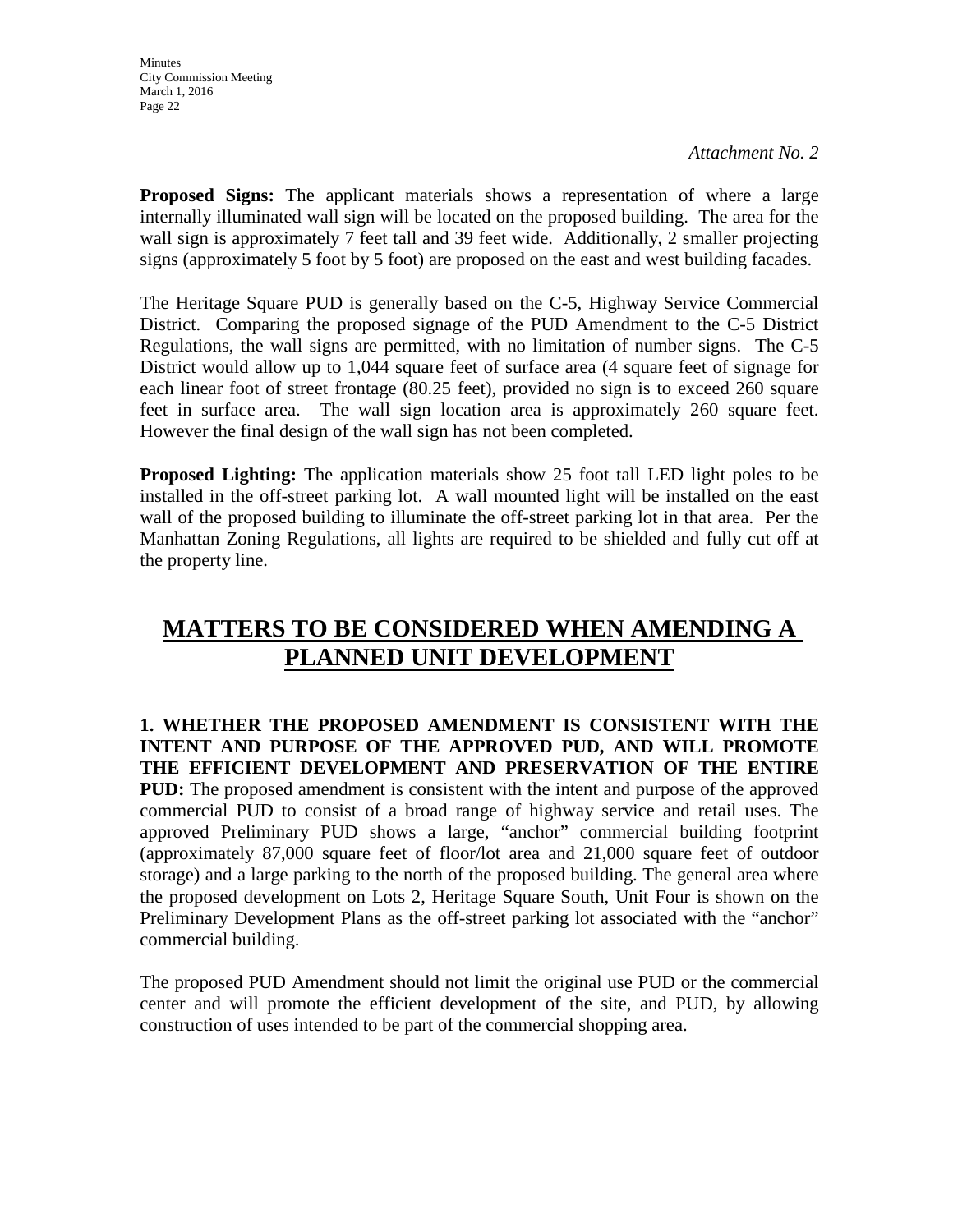**2. WHETHER THE PROPOSED AMENDMENT IS MADE NECESSARY BECAUSE OF CHANGED OR CHANGING CONDITIONS IN OR AROUND THE PUD, AND THE NATURE OF SUCH CONDITIONS:** The amendment is made necessary because Condition No. 2 of Ordinance No. 7139, requires an amendment of the PUD prior to issuance of any permits for development. Lots 1, 2, 3 and 4, Heritage Square South, Unit Four are the only vacant land left in the commercial development.

**3. WHETHER THE PROPOSED AMENDMENT WILL RESULT IN A RELATIVE GAIN TO THE PUBLIC HEALTH, SAFETY, CONVENIENCE OR GENERAL WELFARE, AND IS NOT GRANTED SOLELY TO CONFER A SPECIAL BENEFIT UPON ANY PERSON:** The proposed amendment will result in a gain to the public by allowing development of a vacant tract of land. The amendment is necessary because of the condition of the approval of the Ordinance creating the PUD and not because the amendment will confer a special benefit to any person.

# **ADDITIONAL MATTERS TO BE CONSIDERED WHEN AMENDING A PLANNED UNIT DEVELOPMENT**

**1. LANDSCAPING:** Landscaping will consist of deciduous and evergreen trees, shrubs, perennials flowers, ornamental grasses, and irrigated lawn areas.

**2. SCREENING:** A six (6) foot tall wood picket screening fence with gate enclosure will surround the trash dumpster that is to be located on the southeast corner of the site.

**3. DRAINAGE:** The site will drain towards the northeast corner of the lot and be collected by an area inlet then directed, via underground infrastructure, towards South Port Drive where it will enter the public stormwater system. The site is not located within a regulated floodplain *(see Physical & Environmental Characteristics below)*.

**4. CIRCULATION**: The existing street system provides an internal circulation plan which is safe, convenient and efficient for movement of goods, motorists, and pedestrians. Conflicts between motorists and pedestrians are minimized. Both proposed Lots 4, Heritage Square South, Unit Four will gain access from the internal street system.

Pedestrian Access. Pedestrians will be accommodated by sidewalks that will be constructed throughout the development located along one side of all streets as the area develops.

A public sidewalk will be constructed in South Port Drive right-of-way along both lots of the proposed subdivision. A sidewalk from South Port Drive will lead to the building.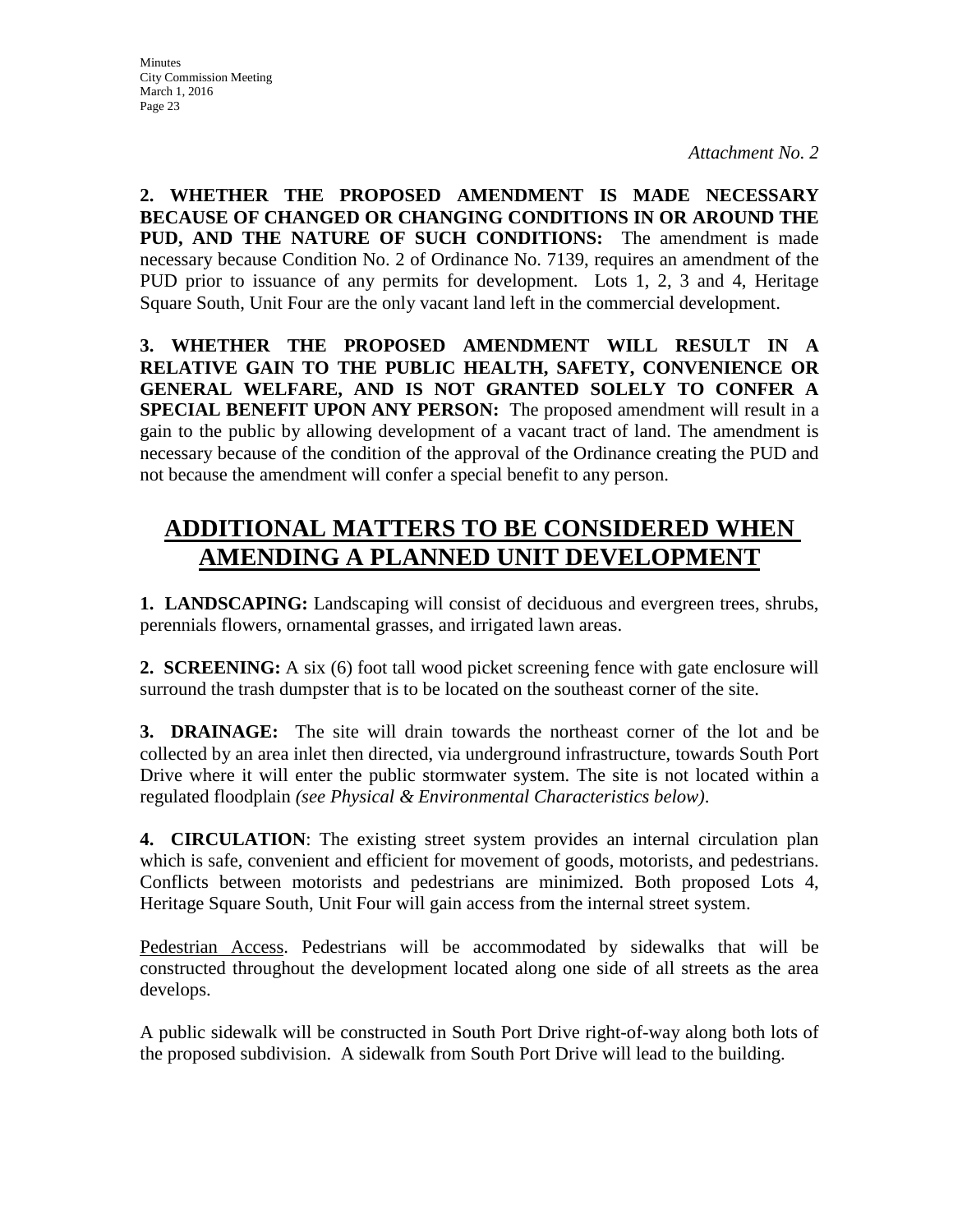Traffic. A Traffic Report was submitted and accepted by the City Engineer in 2006. Access to the development is from U.S.-24 Highway onto a main entry drive to the internal streets of the development, which connect to the east and west of the PUD. Major highway improvements including left turning lanes, a traffic signal and closure of two existing median crossings, were constructed with the original PUD.

Off-Street Parking. Eighty-six (86) off-street parking spaces are shown on the Final Development Plans for Family Entertainment Center. The Zoning Regulations does not have a specific off-street parking requirement for this use. In these situations, research can be done by City Administration for parking standards for comparable uses or a minimum standard of 1 space for each 200 square feet of floor area can be applied to the commercial use. Considering the unique commercial use, the 1 parking space per 200 square foot minimum standard was applied. The 15,000 square foot building would require a minimum of 75 off-street parking spaces. It appears that adequate parking will be provided for the commercial use.

**5. OPEN SPACE/LANDSCAPED AND COMMON AREA:** Landscaping and lawn areas identified on the lot for Family Entertainment Center.

**6. CHARACTER OF THE NEIGHBORHOOD:** The neighborhood is generally characterized as a major highway service commercial street corridor with retail uses near, and along both sides, of US 24 Highway.

# **MATTERS TO BE CONSIDERED WHEN REZONING**

**1. EXISTING USE:** The site is currently a vacant lot.

**2. PHYSICAL AND ENVIRONMENTAL CHARACTERISTICS:** The site is relatively flat, irregular shaped lot to the south of South Port Drive. The effective Flood Insurance Rate Map (FIRM) Panel 359 of 500 dated March 16, 2015, shows the site to be within the 0.2% annual chance flood plain (500-year).

## **3. SURROUNDING LAND USE AND ZONING:**

**(a.) NORTH:** U.S.-24 Highway, Dollar General, Aarons, Fastenal; PUD, and undeveloped tract (future Heritage Square North); Pottawatomie County CH, Highway & Commercial Corridor District.

**(b.) SOUTH:** Leiszler Oil Company corporate office and warehouse and Midland Exterior showroom and office buildings under construction, Railroad, agricultural fields, Kansas River; PUD, Heritage Square South PUD, Pottawatomie County A-1, General Agriculture District.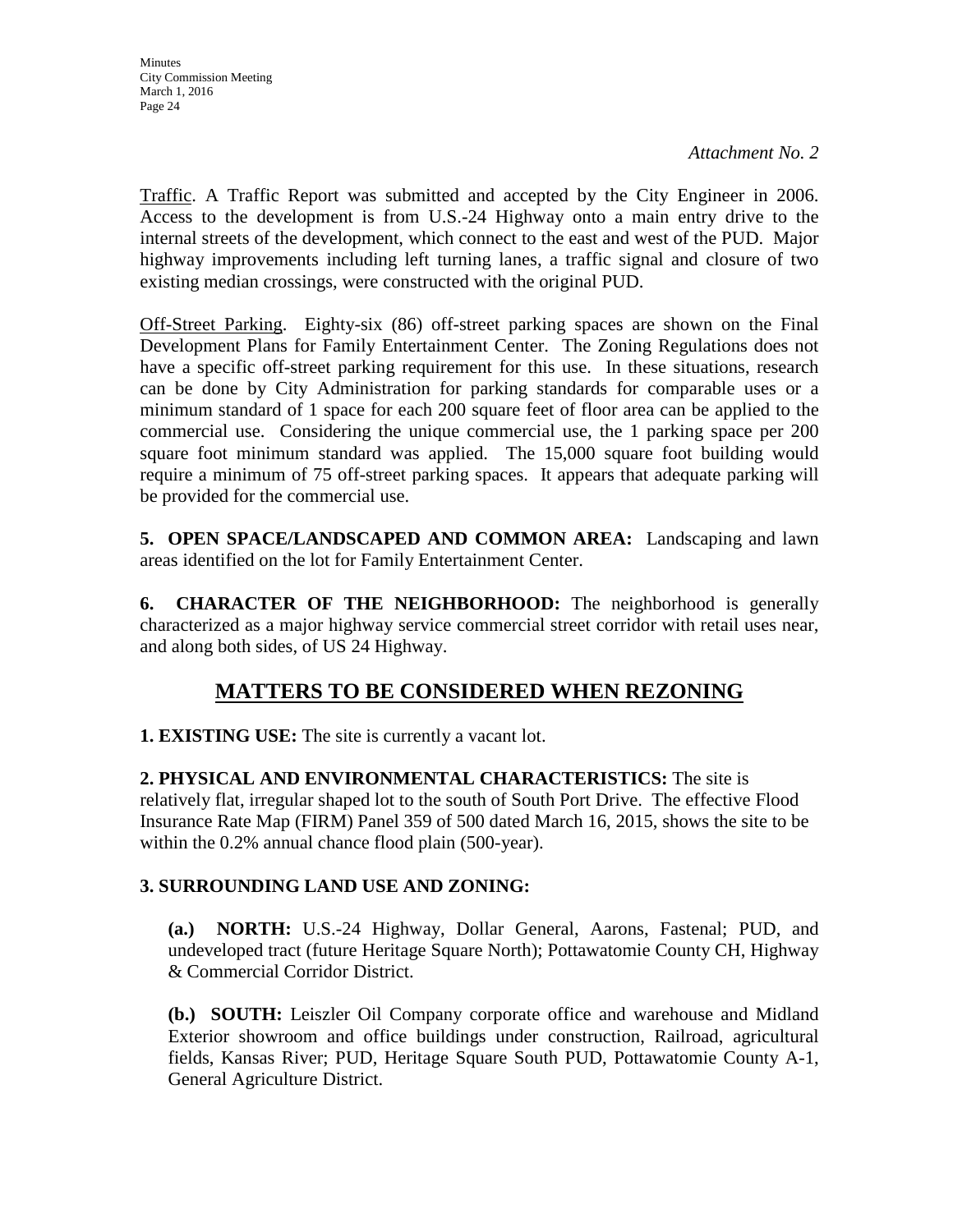**(c.) EAST:** Vacant Lot in the Heritage Square South PUD, furniture sales, storage units, and similar highway service commercial and retail uses, livestock sales; PUD, Heritage Square South PUD, Pottawatomie County CH, Highway & Commercial Corridor District.

**(d.) WEST:** Vacant Lot in the Heritage Square South PUD, Commercial strip center with restaurant, offices and retail, Convenience store; PUD, Heritage Square South PUD.

**4. GENERAL NEIGHBORHOOD CHARACTER:** See above under **No. 6, CHARACTER OF THE NEIGHBORHOOD**.

**5. SUITABILITY OF SITE FOR USES UNDER CURRENT ZONING:** The site is suitable for commercial development for the uses under the current zoning, as approved with the Preliminary Development Plan, subject to Condition No. 11, Ordinance No. 6607, Condition No. 2, Ordinance 7062, and Condition No. 2, Ordinance 7139.

**6. COMPATIBILITY OF PROPOSED DISTRICT WITH NEARBY PROPERTIES AND EXTENT TO WHICH IT MAY HAVE DETRIMENTAL AFFECTS:** Minimal impact on adjacent commercial property in the Heritage Square South PUD with respect to light, noise, and traffic is anticipated. The original Lot 10, Heritage Square South PUD was intended to develop as a large, "anchor" commercial lot. A previous Final Plat divided the platted lot into five (5) separate lots. The proposed Final Development Plan for Lots 2, Heritage Square South, Unit Four creates a commercial use that is in a manner similar to other commercial sites in the PUD.

**7. CONFORMANCE WITH COMPREHENSIVE PLAN:** The Future Land Use Map of the Manhattan Urban Area Comprehensive Plan designates the site as Community Commercial (CC). The Comprehensive Plan also reflects the land use designation of the US 24 Corridor Plan developed by Pottawatomie County. The site is also subject to the US 24 Corridor Special Planning Area Policies in the Comprehensive Plan.

The existing PUD was found to conform to the Comprehensive Plan in 2006. The proposed PUD amendment conforms to the Manhattan Urban Area Comprehensive Plan.

## **8. ZONING HISTORY AND LENGTH OF TIME VACANT AS ZONED:**

June 29, 2006: City of Manhattan receives requests for island annexation of the proposed Heritage Square North and Heritage Square South tracts from Roger Schultz and Rob Eichman.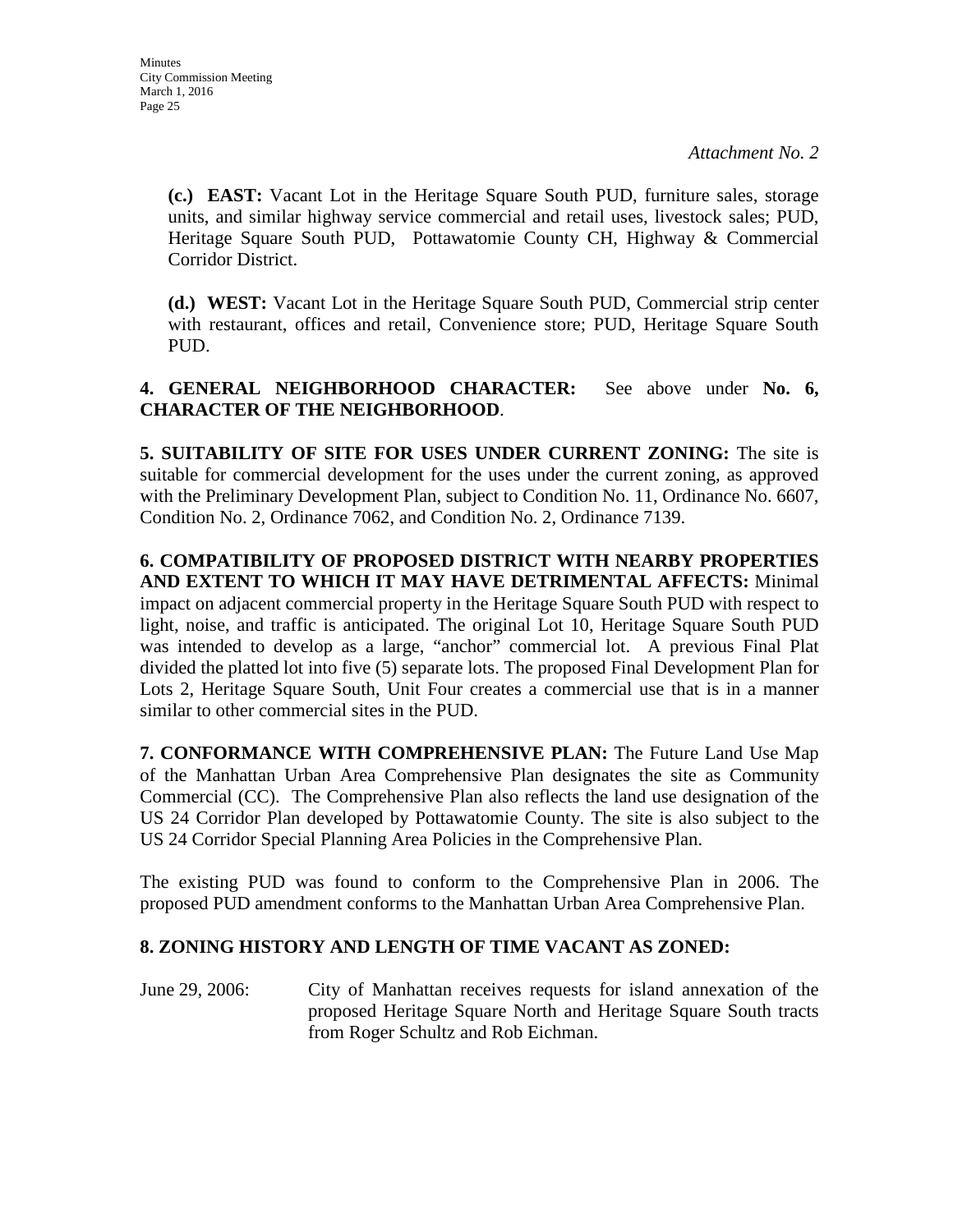- July 11, 2006: City Commission approves Resolution Nos. 071106-H & I, requesting the Board of Pottawatomie County Commissioners to make positive findings regarding the requested island annexation of Heritage Square North and Heritage Square South.
- July 27, 2006: Board of Pottawatomie County Commissioners makes positive findings regarding the island annexations of Heritage Square North and Heritage Square South.
- August 15, 2006: City Commission approves first reading of ordinances annexing Heritage Square North and Heritage Square South; and, approves Resolution No. 081506-A, requesting the Board of Pottawatomie County Commissioners to make positive findings regarding the island annexation of that portion of the US 24 Right-of-way that adjoins Heritage Square.
- August 18, 2006: City of Manhattan receives Consent To Annexation from the Kansas Department of Transportation for that portion of the US Highway 24 right-of-way that adjoins Heritage Square South, consisting of 6.791 acres.
- August 21, 2006: Board of Pottawatomie County Commissioners makes positive findings regarding the island annexation of that portion of the US Highway 24 right-of-way that adjoins Heritage Square South.
- October 16, 2006; Manhattan Urban Area Planning Board holds public hearing and recommends approval (7-0), of the rezoning the proposed Heritage Square South and the adjoining US Highway 24 right-of-way from County - CH, Highway & Commercial Corridor District, to PUD, Commercial Planned Unit Development District.
- November 7, 2006 City Commission approved first reading of an ordinance annexing the 6.8-acre portion of the US Highway 24 right-of-way that adjoins the Heritage Square South development; and, approved first reading of an ordinance rezoning the proposed Heritage Square South development and the adjoining portion of US Highway 24 right-of-way, to PUD, Planned Unit Development District.
- February 6, 2007 City Commission approves Ordinance No. 6606 annexing proposed Heritage Square North, proposed Heritage Square South and the 6.8-acre portion of the US Highway 24 right-of-way that adjoins Heritage Square South; and, approved Ordinance No.6607 rezoning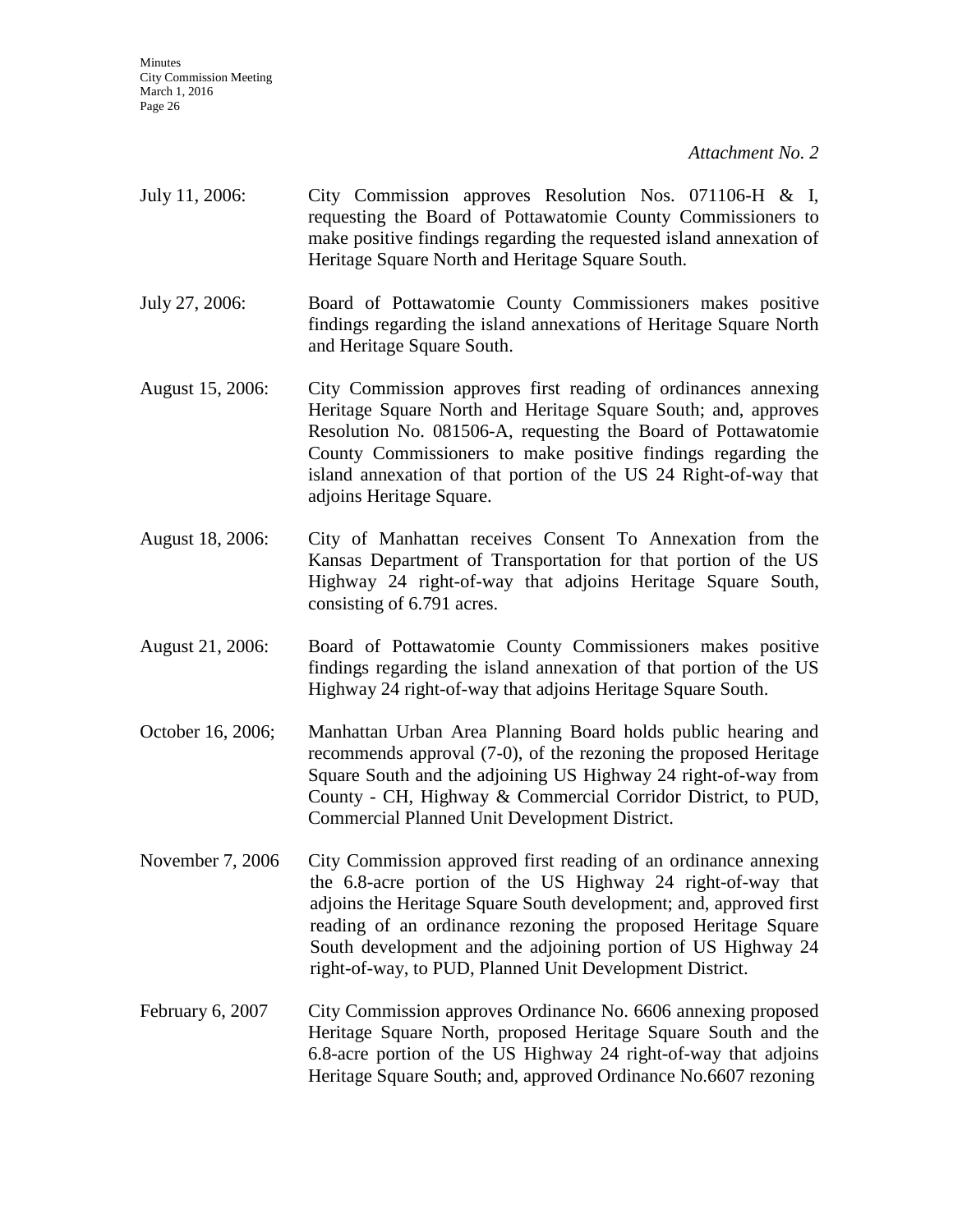the Heritage Square South and the adjoining portion of US Highway 24 right-of-way, to PUD, Commercial Planned Unit Development District.

- March 5, 2007 Manhattan Urban Area Planning Board approves the Final Development Plan (Lots 1, 6, and 9) and Final Plat of the Heritage Square South Addition (Lots 1-10).
- March 15, 2007 City Commission accepts the easements and rights-of-way as shown on the Final Plat of Heritage Square South Addition.
- July 17, 2007 City Commission approves first reading of an ordinance renaming Heritage South Road to South Port Road, and Heritage Square Drive to South Port Drive, in Heritage Square South P.U.D. Addition.
- August 14, 2007 City Commission approves Ordinance No. 6651 renaming Heritage South Road to South Port Road, and Heritage Square Drive to South Port Drive, in Heritage Square South P.U.D. Addition.
- January 24, 2013 Manhattan Urban Area Planning Board recommends approval of proposed amendment of Ordinance No. 6607 and the Preliminary Development Plan of Lot 3, Heritage Square South Commercial Planned Unit Development, to be known as the Final Development Plan of Lot 3, Heritage Square South Commercial Planned Unit Development, based on the findings in the Staff Report.
- February 19, 2013 City Commission approves first reading of an ordinance amending Ordinance No. 6607 and the Preliminary Development Plan of Lot 3, Heritage Square South Commercial Planned Unit Development, to be known as the Final Development Plan of Lot 3, Heritage Square South Commercial Planned Unit Development.
- March 5, 2013 City Commission approves Ordinance No. 6991 amending the Preliminary Development Plan of Lot 3, Heritage Square South Commercial Planned Unit Development and Ordinance No. 6607, as proposed, based on the findings in the Staff Report.
- June 3, 2013 Manhattan Urban Area Planning Board recommends approval of a proposed amendment of Ordinance No. 6607 and the Preliminary Development Plan of Lot 2, and Lots 7 and 8, Heritage Square South Commercial Planned Unit Development, to be known as the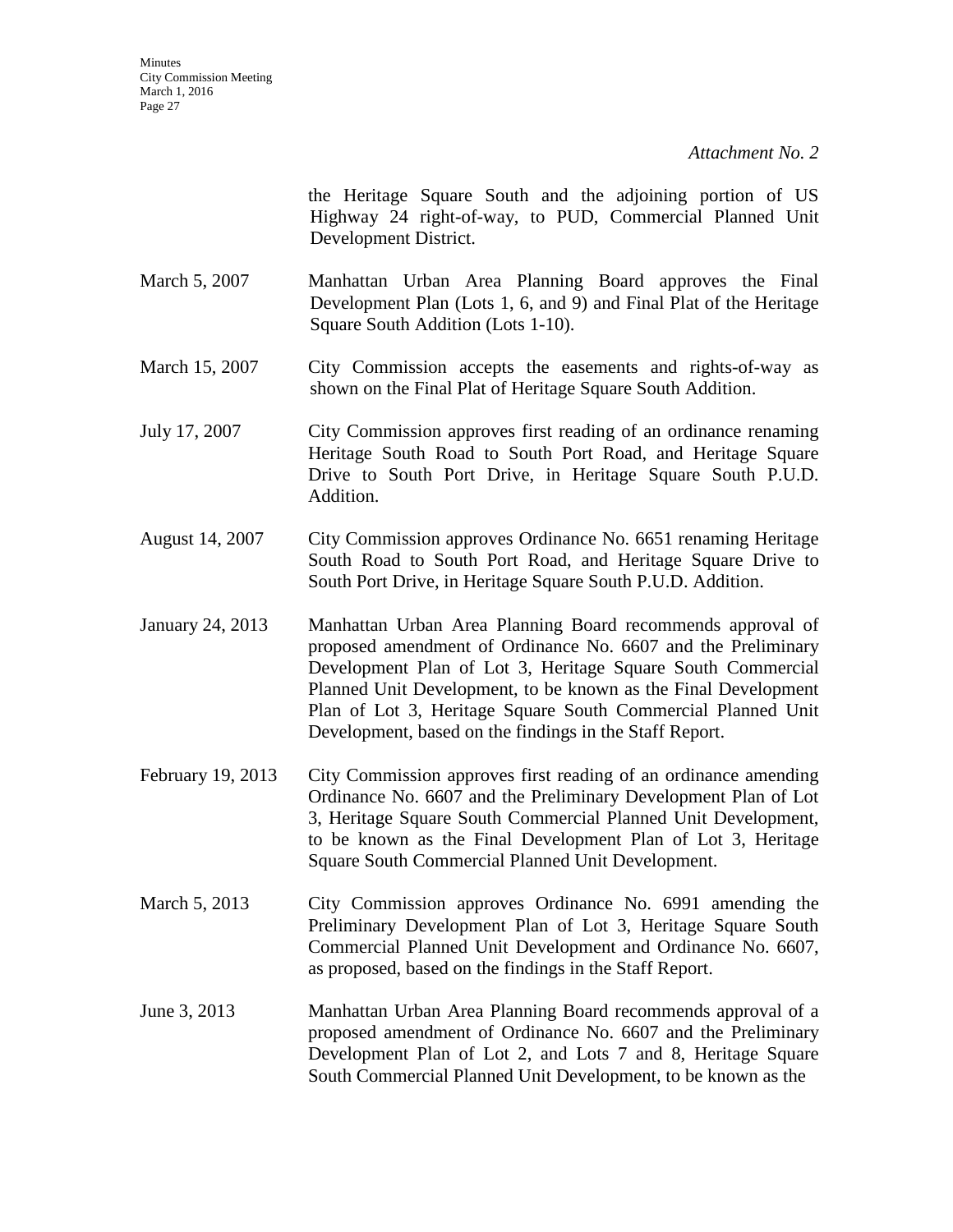Final Development Plan of Lot 2, Heritage Square South Commercial Planned Unit Development, and the Final Development Plan of Lots 7 and 8, Heritage Square South Commercial Planned Unit Development, based on the findings in the Staff Report; and approves the Final Plat of Heritage square South Unit Two PUD.

- June 18, 2013 City Commission approves first reading of an ordinance amending Ordinance No. 6607 and the Preliminary Development Plan of Lot 2, and Lots 7 and 8, Heritage Square South Commercial Planned Unit Development, to be known as the Final Development Plan of Lot 2, Heritage Square South Commercial Planned Unit Development, and the Final Development Plan of Lots 7 and 8, Heritage Square South Commercial Planned Unit Development.
- July 2, 2013 City Commission approves Ordinance No. 7010 amending Ordinance No. 6607 and the Preliminary Development Plan of Lot 2, and Lots 7 and 8, Heritage Square South Commercial Planned Unit Development, to be known as the Final Development Plan of Lot 2, Heritage Square South Commercial Planned Unit Development, and the Final Development Plan of Lots 7 and 8, Heritage Square South Commercial Planned Unit Development; and, accepts the easements associated with Lot 2 and Lot 3, Heritage Square South Unit two PUD.
- July 2, 2013 City Commission accepts the easements as, as shown on the Final Plat of Heritage Square South, Unit Two PUD.
- July 15, 2013 Manhattan Urban Area Planning Board recommends approval of an amendment of Ordinance No. 6607 and the Preliminary Development Plan of Lots 4 and 5, Heritage Square South Commercial Planned Unit Development, to be known as the Final Development Plan of Lot 4 and Lot 5, Heritage Square South Commercial Planned Unit Development, based on the findings in the Staff Report
- August 6, 2013 City Commission approves first reading of an Ordinance amending the Preliminary Development Plan of Lot 4, and Lot 5, Heritage Square South Commercial Planned Unit Development (PUD), and Ordinance No. 6607, to be known as the Final Development Plan of Lot 4 and Lot 5, Heritage Square South Commercial PUD.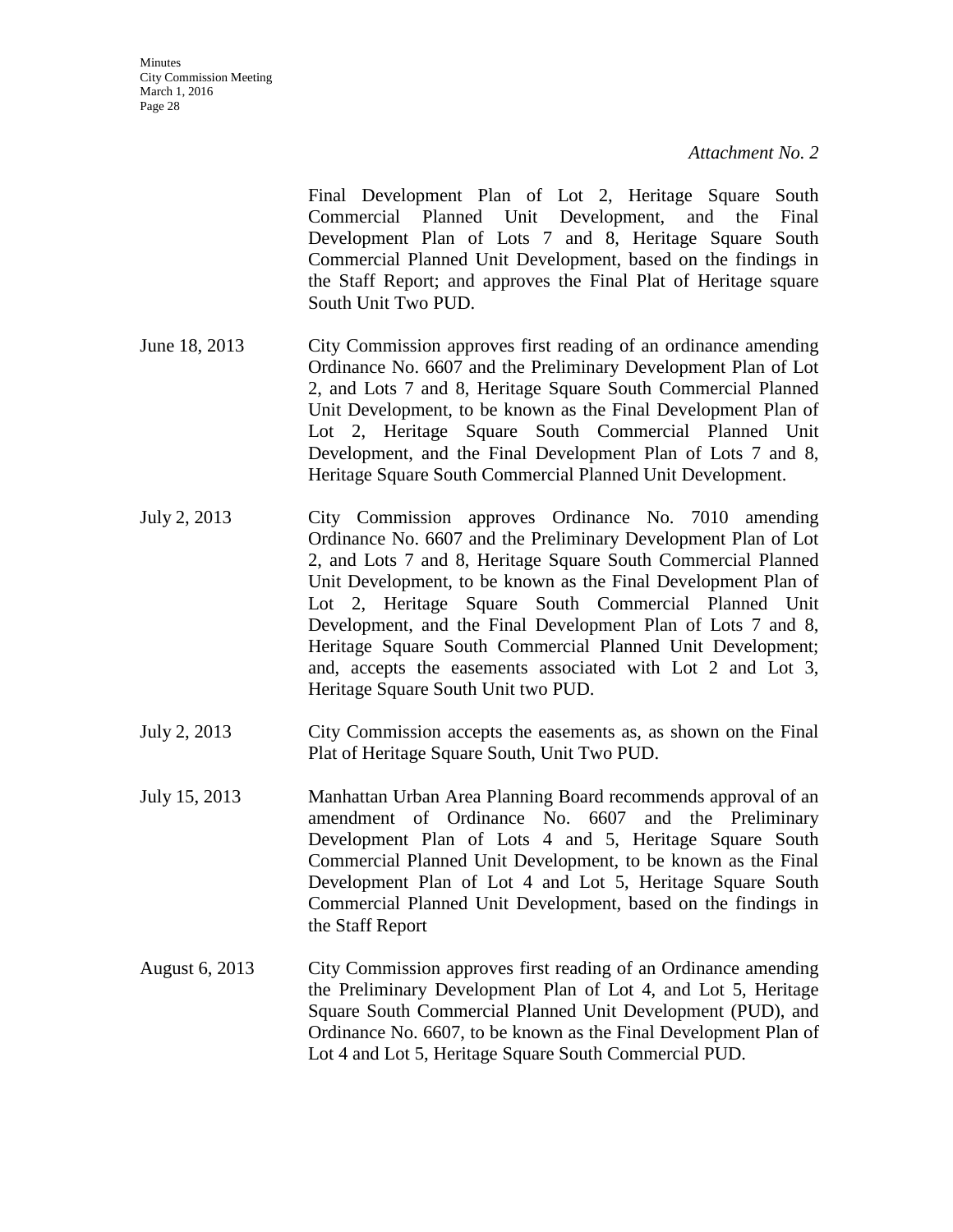**Minutes** City Commission Meeting March 1, 2016 Page 29

*Attachment No. 2*

- August 20, 2013 City Commission approves Ordinance No. 7035 amending the Preliminary Development Plan of Lot 4, and Lot 5, Heritage Square South Commercial Planned Unit Development (PUD), and Ordinance No. 6607, to be known as the Final Development Plan of Lot 4 and Lot 5, Heritage Square South Commercial PUD.
- January 6, 2014 Manhattan Urban Area Planning Board recommends approval of an amendment of Ordinance No. 6607 and the Preliminary Development Plan of Lot 10, Heritage Square South Commercial Planned Unit Development, to be known as the Final Development Plan of Salisbury Supply, Lot 1, Heritage Square South, Unit Three, Commercial Planned Unit Development; and approves the Final Plat of Heritage square South Unit Three PUD.
- January 21, 2014 City Commission approves first reading of an ordinance amending Ordinance No. 6607 and the Preliminary Development Plan of Lot 10, Heritage Square South Commercial as proposed.
- February 4, 2014 City Commission approves Ordinance No. 7062 amending Ordinance No. 6607 and the Preliminary Development Plan of Lot 10, Heritage Square South Commercial as proposed, to allow construction of the proposed Salisbury Supply store on proposed Lot 1, Heritage Square South, Unit Three, Commercial Planned Unit Development; and accepts the easements and rights-of-way as shown on the Final Plat of Heritage Square South, Unit Three, Commercial Planned Unit Development.
- April 20, 2015 Manhattan Urban Area Planning Board recommends approval of the proposed amendment of Ordinance No. 6607 and Ordinance No. 7062, and the Preliminary Development Plan for Lot 2, Heritage Square South Unit Three, Commercial Planned Unit Development, to be known as the Final Development Plan of Leiszler Oil Company, Lot 5, Heritage Square South, Unit Four, Commercial Planned Unit Development, with two conditions of approval.
- May 5, 2015 City Commission approves first reading of an ordinance amendment of Ordinance No. 6607 and Ordinance No. 7062, and the Preliminary Development Plan for Lot 2, Heritage Square South Unit Three, Commercial Planned Unit Development, to be known as the Final Development Plan of Leiszler Oil Company, Lot 5, Heritage Square South, Unit Four, Commercial Planned Unit Development.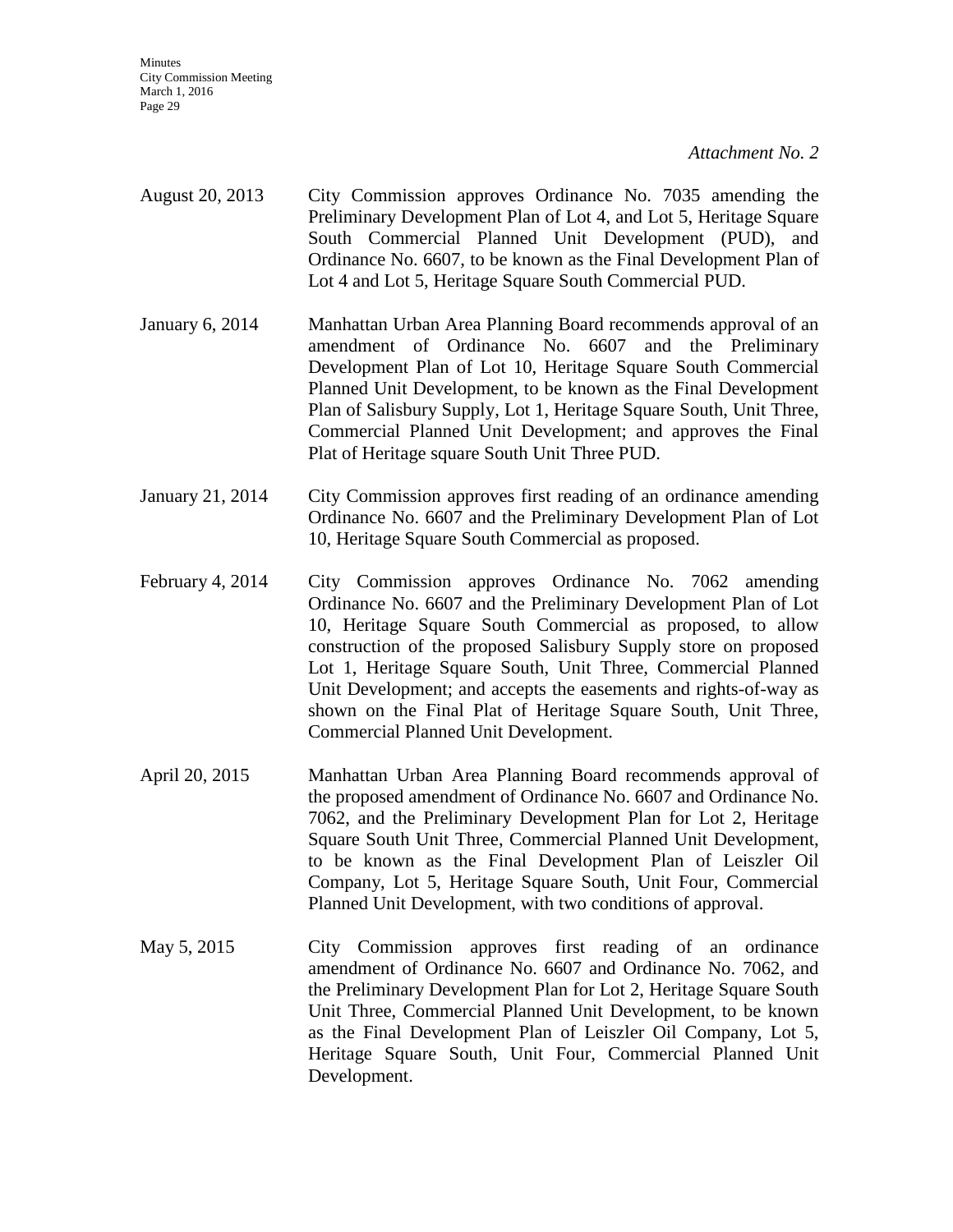- May 19, 2015 City Commission approves Ordinance No. 7139 amending Ordinance Nos. 6607 and 7062, and the Preliminary Development Plan for Lot 2, Heritage Square South, Unit Three, Commercial Planned Unit Development, to be known as the Final Development Plan of Leiszler Oil Company, Lot 5, Heritage Square South, Unit Four, Commercial Planned Unit Development.
- May 19, 2015 City Commission accepts the easements and rights-of-way as shown on the Final Plat of Heritage Square South, Unit Four, Commercial Planned Unit Development.
- August 17, 2015 Manhattan Urban Area Planning Board recommends approval of the proposed amendment of Ordinance Nos. 6607, 7062 and 7139, and the Preliminary Development Plan for Lot 4, Heritage Square South Unit Four, Commercial PUD, to be known as the Final Development Plan of Midland Exteriors, Lot 4, Heritage Square South, Unit Four, Commercial PUD, based on the findings in the Staff Report.
- September 1, 2015 City Commission approves first reading of an ordinance amending the PUD as proposed.
- September 15, 2015 City Commission approves Ordinance No. 7166 amending Ordinance Nos. 6607, 7062, and 7139 and the Preliminary Development Plan for Lot 4, Heritage Square South Unit Four, Commercial Planned Unit Development, generally located southeast of the intersection of South Port Drive and US-24 Highway, to be known as the Final Development Plan of Midland Exteriors, Lot 4, Heritage Square South, Unit Four, Commercial Planned Unit Development.

**9. CONSISTENCY WITH INTENT AND PURPOSE OF THE ZONING ORDINANCE:** The intent and purpose of the Zoning Regulations is to protect the public health, safety, and general welfare; regulate the use of land and buildings within zoning districts to assure compatibility; and to protect property values. The PUD Regulations are intended to provide a maximum choice of living environments by allowing a variety of housing and building types; a more efficient land use than is generally achieved through conventional development; a development pattern that is in harmony with land use density, transportation facilities and community facilities; and a development plan which addresses specific needs and unique conditions of the site which may require changes in bulk regulations or layout.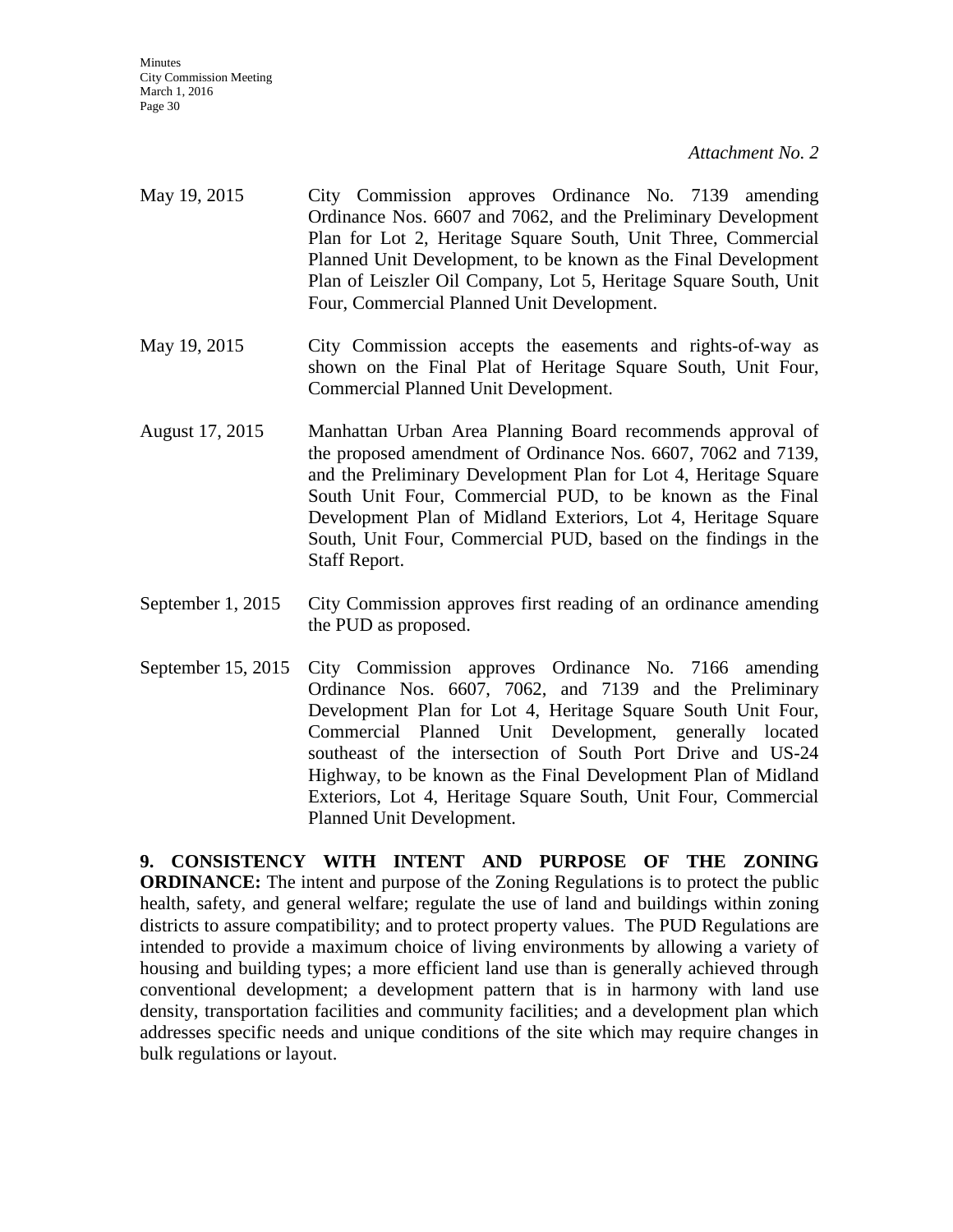The proposed PUD amendment is consistent with Ordinance No. 6607, Ordinance No. 7062, Ordinance No. 7139, and the approved PUD, the Manhattan Zoning Regulations, and PUD requirements of the Manhattan Zoning Regulations. The amendment process is required before development of the site can proceed. The amendment process insures the PUD conforms to the requirements of all regulations.

**10. RELATIVE GAIN TO THE PUBLIC HEALTH, SAFETY AND WELFARE THAT DENIAL OF THE REQUEST WOULD ACCOMPLISH, COMPARED WITH THE HARDSHIP IMPOSED UPON THE APPLICANT:** There appears to be no gain to the public that denial would accomplish. No adverse affects on the public are anticipated as a result of the amendment. Denial of the rezoning may be a hardship to the owner.

**11. ADEQUACY OF PUBLIC FACILITIES AND SERVICES:** Adequate street, sanitary sewer and water services are available to serve the development.

## **12. OTHER APPLICABLE FACTORS:** None.

**13. STAFF COMMENTS:** All provisions of Ordinance No. 6607, Ordinance No. 7062, and Ordinance No. 7139 that are not in conflict with this amendment shall remain in force.

City Administration recommends approval of the proposed amendment of Ordinance No. 6607 Ordinance No. 7062, and Ordinance No. 7139, and the approved Preliminary Development Plan for Lot 2, Heritage Square South Unit Four, Commercial Planned Unit Development, to be known as the Final Development Plan of Family Entertainment Center, Lot 2, Heritage Square South, Unit Four, Commercial Planned Unit Development, based on the findings in the staff report.

# **ALTERNATIVES:**

- 1. Recommend approval of the proposed amendment of Ordinance No. 6607, Ordinance No. 7062, and Ordinance No. 7139, and the approved Preliminary Development Plan for Lot 2, Heritage Square South Unit Four, Commercial Planned Unit Development, to be known as the Final Development Plan of Family Entertainment Center, Lot 2, Heritage Square South, Unit Four, Commercial Planned Unit Development, stating the basis for such recommendation.
- 2. Recommend approval of the proposed amendment 6607 Ordinance No. 7062, and Ordinance No. 7139, and the approved Preliminary Development Plan for Lot 2, Heritage Square South Unit Four, Commercial Planned Unit Development, to be known as the Final Development Plan of Family Entertainment Center, Lot 2, Heritage